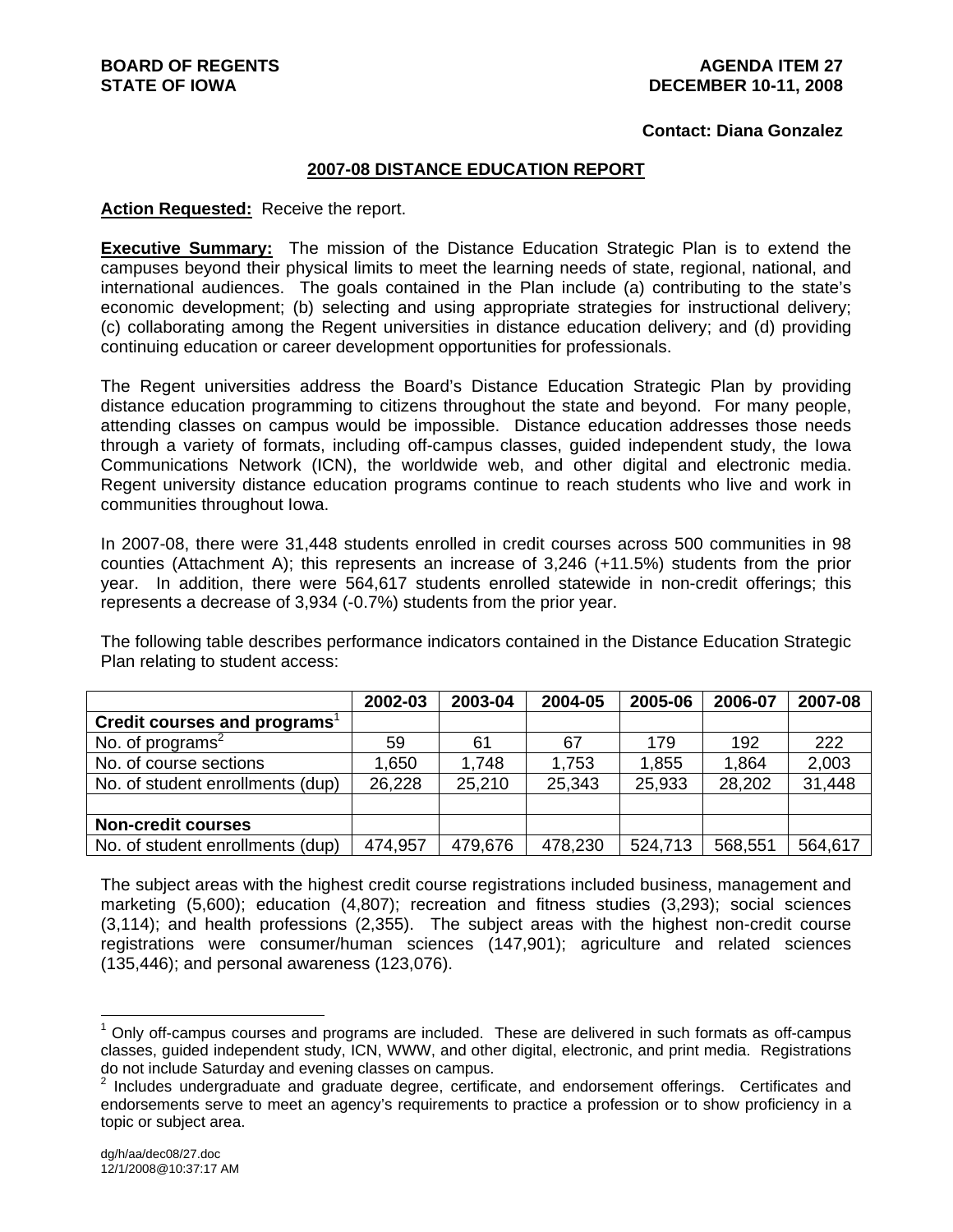The following table includes a summary of enrollment by delivery mode, level, and credit. For undergraduate credit courses, the most frequently used delivery mode is the web (including guided independent study) and for graduate credit courses it is on-site face-to-face instruction.

| <b>Delivery Mode</b>                      | <b>Undergrad. Credit</b> | <b>Grad. Credit</b> | <b>Credit Total</b> | <b>Non-Credit Total</b> |
|-------------------------------------------|--------------------------|---------------------|---------------------|-------------------------|
| <b>ICN</b>                                | 630                      | 1,585               | 2,215               | 4,847                   |
| Web                                       |                          |                     |                     | 4,685                   |
| $\ast$<br>Semester-based<br>courses       | 6,819                    | 3,556               | 10,375              | 127                     |
| $\star$<br>Guided<br>independent<br>study | 3,787                    | 325                 | 4,112               | 2,770                   |
| On-Site                                   | 1,882                    | 8,847               | 10,729              | 352,505                 |
| <b>Mailed Media</b>                       | 295                      | 235                 | 530                 | 3,654                   |
| <b>Other Off-Campus</b>                   | 2,280                    | 1,207               | 3,487               | 196,029                 |
| <b>TOTAL</b>                              | 15,693                   | 15,755              | 31,448              | 564,617                 |

The Distance Education Report addresses the Board's Strategic Plan strategy (1.2.1) to "monitor and enhance opportunities for qualified Iowans to access postsecondary education."

## **Background:**

- $\Leftrightarrow$  The following were major trends related to distance education identified by the Regent universities in 2007-08.
	- $\boxtimes$  Competition for distance learners.
	- $\boxtimes$  Patterns in enrollment behaviors more students are supplementing their on-campus experience with coursework obtained through distance education, often from other institutions.
	- $\boxtimes$  Use of various instructional delivery methods, including the ICN.
	- $\boxtimes$  Geographic distribution of students across lowa.
	- $\boxtimes$  Changes in state support and their effect on distance education.
- The following are strategic initiatives supporting the Strategic Plan for Distance Education and its focus on cooperation and collaboration. The Regent universities collaborate with each other and with other institutions to enhance distance education opportunities for Iowans.
	- $\boxtimes$  UNI is leading discussions with SUI and ISU to develop an alternative teacher certification program for those individuals who already hold a bachelor's degree and who seek to become credentialed K-12 teachers.
	- $\boxtimes$  Discussions are underway about a joint speech therapy program for K-12 teachers.
	- $\boxtimes$  The three Regent universities offer a foreign language program in Polish and Czech.
	- $\boxtimes$  The universities offer programming at the Iowa Lakeside Lab Regents Resource Center to provide science field courses and courses in teacher preparation, writing, and entrepreneurial studies.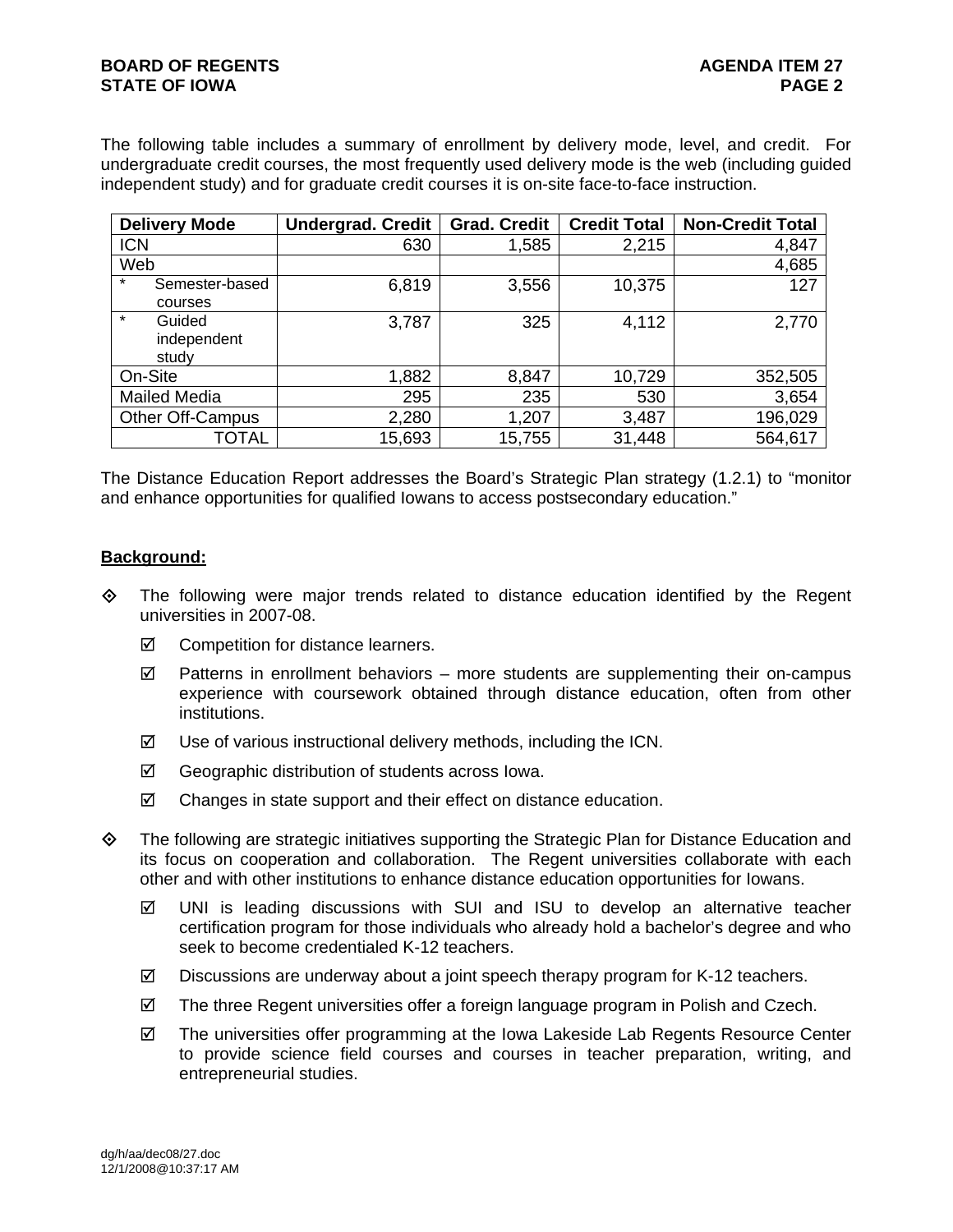### **BOARD OF REGENTS AGENUS AGENDA ITEM 27 STATE OF IOWA** PAGE 3

- $\boxtimes$  A cooperative certificate in museum studies, in which all of the Regent universities will provide courses, is in the planning stages.
- $\boxtimes$  The Regent universities provide coursework for the Bachelor of Liberal Studies (BLS) and the Bachelor of Applied Studies (BAS) and provide courses and programs at the Southwest Iowa Regents Resource Center, Tri-State Graduate Center, and the Quad-Cities Graduate Center. The following table describes the participation of students in the Bachelor of Liberal Studies and the Bachelor of Applied Studies Programs in 2007-08.

| <b>PROGRAM</b>                  | <b>SUI</b> | <b>ISU</b> | <b>UNI</b> | <b>TOTAL</b> |
|---------------------------------|------------|------------|------------|--------------|
| <b>BLS PROGRAM</b>              |            |            |            |              |
| Enrollment                      | 345        | 323        | 177        | 845          |
| Graduates                       | 25         | 128        | 14         | 167          |
| <b>New Admissions</b>           | 58         | 161        | 21         | 240          |
| <b>Liberal Studies Interest</b> | 33         |            |            | 33           |
|                                 |            |            |            |              |
| <b>BAS PROGRAM</b>              |            |            |            |              |
| Enrollment                      | 71         |            |            | 71           |
| Graduates                       | 4          |            |            | 4            |
| <b>New Admissions</b>           | 26         |            |            | 26           |

- $\boxtimes$  The College of Public Health at the University of Iowa offers a DVM/MPH<sup>3</sup> Program in cooperation with Iowa State University. The students are practicing veterinarians who graduated from ISU and who are pursuing an MPH at SUI. The students spend two three-week sessions on campus in Iowa City and complete the remainder of their coursework through distance education.
- **Ø** University of Iowa.
	- The University supports cooperative websites, such as Iowa Regents Institutions Distance Education (IRIDE) found at http://www.continuetolearn.uiowa.edu/iride); and Bachelor of Liberal Studies Across Iowa (BLSAI) found at http://www.continuetolearn.uiowa.edu/iride/BLS.htm.
	- The Regent strategic goals require providing campus resources to Iowans across the state. The resources must be shared with learners who cannot or choose not to participate in campus opportunities, especially because education is closely related to personal income and economic development.
	- The University has participated in the CIC (Committee on Institutional Cooperation) regarding offering and participating in courses in Less Commonly Taught Languages for a number of years but this effort is currently being evaluated by the College of Liberal Arts and Sciences.

l

<sup>&</sup>lt;sup>3</sup> Doctor of Veterinary Medicine/Master of Public Health.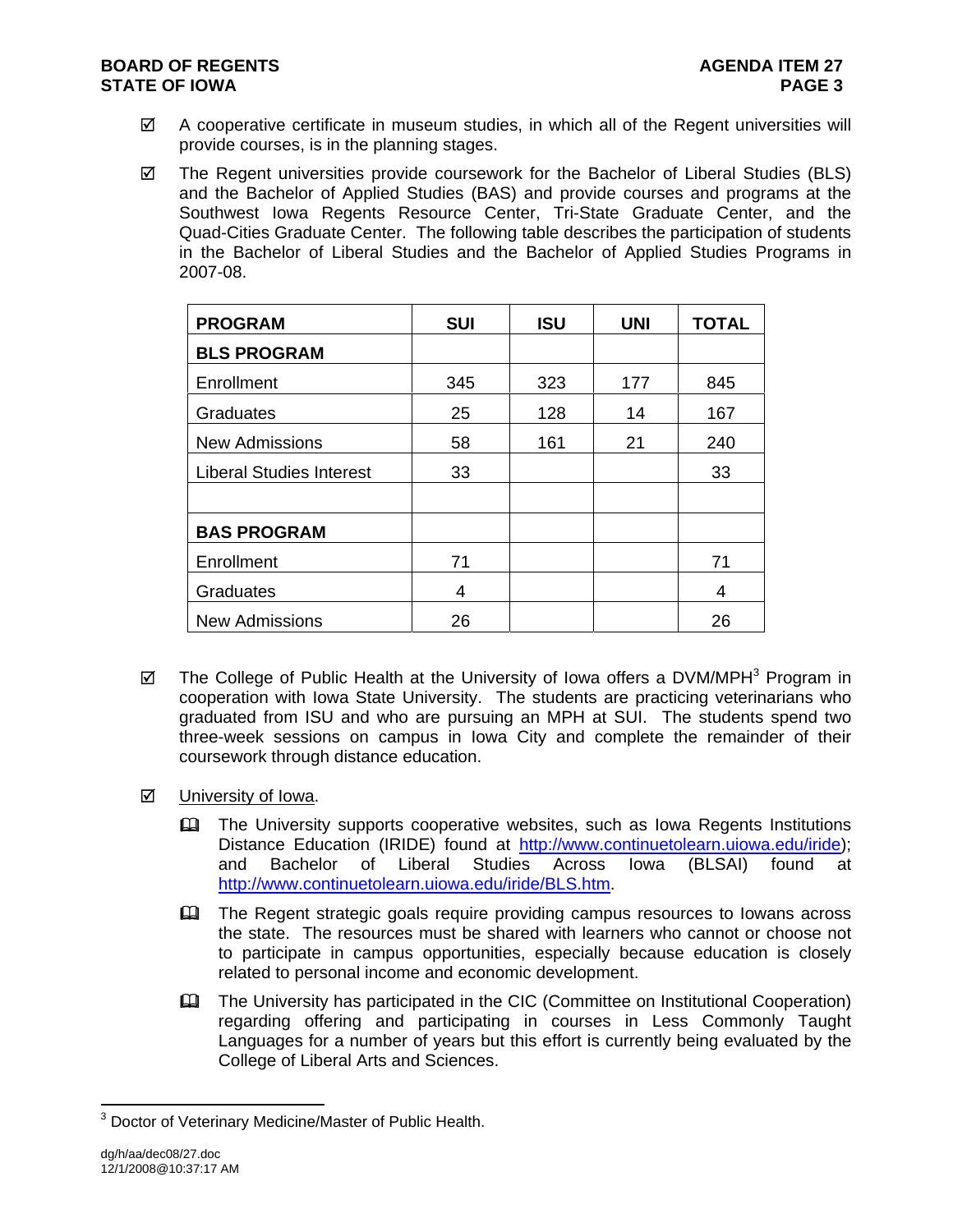- **EQ**  The University continues to explore approaches to meet the needs of distance learners. These include web delivery, on-site delivery, and a blend of both to facilitate instructor-student interaction and maximize schedule flexibility. While geographic population centers have certain advantages, the availability of web courses allows the University to reach remote areas of the state more conveniently. In selected geographic areas and with limited campus attendance, a blend of web and on-site interaction makes blended instruction a practical approach. Sites such as the Quad-Cities and Tri-State Graduate Centers allow the Regent universities to coordinate distance education learning experiences and assist in determining student needs and interests. These sites and the recent acquisition of the John and Mary Pappajohn Education Center provide opportunities for face-to-face and blended instruction.
- The approaches linked to selected sites for face-to-face instruction, blended instruction, and web-delivered instruction extend learning opportunities across the State and in academic areas, such as public health and nursing to states contiguous to Iowa.

- The College of Engineering now offers the Master of Science in Human Computer Interaction, Master of Science in Biorenewable Resources and Technology, and the Certificate in Biorenewable Resources and Technology as new programs to meet the needs of engineers in Iowa and the nation. Biorenewable Resources and Technology is an important factor for the bio-economy in the state.
- In FY 2008, there was an administrative re-organization in distance education. Administrative responsibilities for credit-based courses were moved to their respective colleges as part of an alignment of all credit course offerings. The Office of the Registrar provides administrative support. In FY 2009, all credit courses, regardless of location or mode of delivery, will be managed within the same departmental, college, and central administrative structures using the same processes and procedures. ISU Extension Continuing and Distance Education (CDE) became Continuing Education and Professional Development (CEPD) with a focus on extending ISU services to the community by providing quality non-credit, CEU-based courses, programs, seminars, conferences, events, and training.
- The College of Design developed ISU Design West, a satellite program to expand regional educational opportunities in architecture, landscape architecture, urban and regional planning, and interior design. This partnership between the College of Design, ISU Extension, and Sioux City is supported in part by an Iowa Great Places grant. ISU Design West is located in Sioux City's Fourth Street Historic District in a studio that provides space for ISU design students and faculty to engage in short- and long-term projects with the community. A goal is to offer introductory design courses at the site for Sioux City area students interested in transferring to the ISU College of Design. The renovated studio space is housed in one of the oldest remaining buildings in Sioux City, an 1890s-era steam-boiler plant with a four-story smokestack. Students, faculty, and community partners will draw on this setting and the distinctive late  $19<sup>th</sup>$  century architecture of the city as their inspiration for developing regional design projects.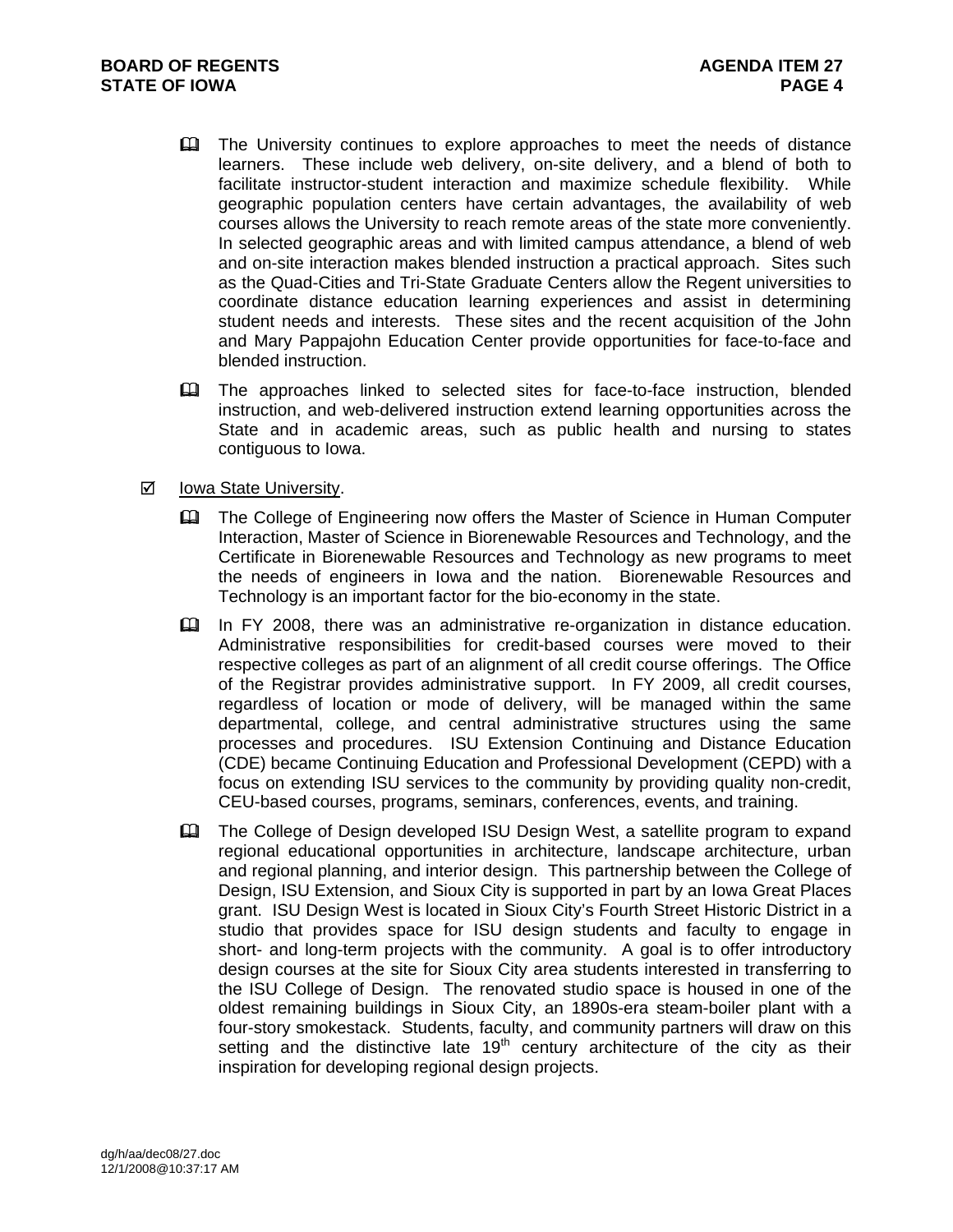- The College of Liberal Arts and Sciences established the Center for Distance and Online Learning (CDOL) in July 2008 to increase and diversify distance learning opportunities for undergraduate and graduate students with interest in a liberal arts and sciences curriculum. Course development in new undergraduate disciplines (English, Psychology, and Bioinformatics) is being coupled with improved delivery of long-standing distance education graduate programs in mathematics, public administration, and statistics. CDOL will continue ISU's partnership with SUI and UNI technical staff to exchange information related to distance education and collaborations systems. The potential to share technology resources will be investigated in an effort to provide students and faculty with a broad range of technology services.
- ISU is a partner university in the Big 12 Engineering Consortium and is an alliance university in the Great Plains Interactive Distance Education Alliance which offers online graduate programs in community development, dietetics, family and consumer sciences education, family financial planning, food safety and defense, gerontology, merchandising, and youth development (www.gpidea.org).
- $\boxtimes$  University of Northern Iowa.
	- To the extent that UNI has faculty capacity and there is a need, UNI attempts to offer courses and programs across the state to meet the needs of adult learners. UNI endeavors to maintain the quality of distance education courses and programs at the same level as those offered on-campus. Therefore, most distance education courses are taught by regular campus-based faculty. The biggest demand for UNI distance education continues to be graduate programs in Education, especially for teachers who seek to advance professionally. Interest in distance education programs continues to be strong.
	- **E. UNI continues to cooperate with the other Regent universities in serving lowans.**
- $\Diamond$  In 2007-08, there were significant developments in distance education at the Regent universities.
	- $\boxtimes$  University of Iowa.
		- Increasing numbers of campus students took distance education courses. One-third of the Guided Independent Study courses were taken by campus degree seeking students and this trend will likely increase. Courses available to both traditional campus students and distance learners help to make these courses financially feasible and effectively use faculty time.
		- Educational software continues to improve in capability and bandwidth requirements. Elluminate and Breeze are examples of web software that allow an exchange of two-way audio, video, and electronic files. The College of Education uses Breeze to provide simultaneous instruction to on- and off-campus students in the Master's program in Educational Administration. The College of Nursing uses Breeze software to conduct discussion groups for the MSN and RN to BSN completion programs. A number of courses are taught simultaneously to on-campus and distance learners; both the graduate and undergraduate degrees can be completed without a residence requirement. The School of Social Work has successfully piloted courses using this technology at its sites in Des Moines, Quad-Cities, and the Iowa City campus.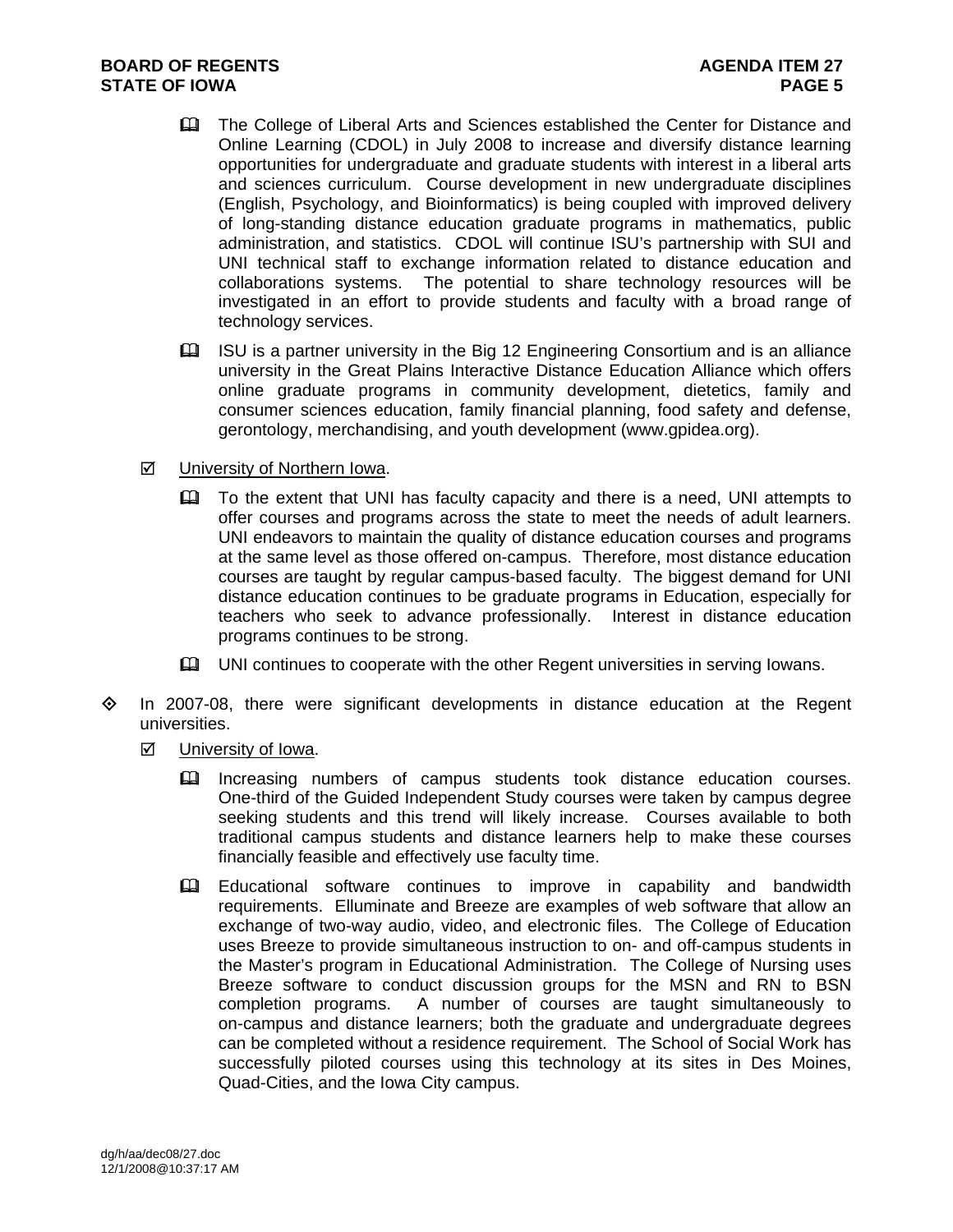- **Example 2** Decreases in state support have resulted in a decrease in the number of tenured faculty available to teach even though enrollment in both campus and distance education has increased. The effort to provide quality instruction to campus students has diminished the availability of faculty to teach distance education. The objective will be to work with the academic colleges to fund positions cooperatively in order to meet the needs of distance learners and campus students.
- **EQ The web continues to influence how faculty conduct their professional lives;** continued interest by students in more flexible offerings is changing how faculty view web and distance education. This phenomenon is most evident in the professional colleges. Faculty interest, academic collegiate direction, student need, and software development support the importance of distance education.
- The Division of Continuing Education hired a new staff member with experience in formative and summative evaluation applied to distance education. This expertise will be available to all colleges. Activities and results will be shared with the other Regent universities.
- $\boxtimes$  Iowa State University.
	- In FY 2008, Iowa State University experienced the largest percentage increase in distance education during the past 10 years. Distance credit course enrollments increased from 7,282 in FY 2007 to 8,919 in FY 2008 (+22.5%). Growth in web-based courses was significant with a course enrollment increase of 36% from the prior year.
	- The College of Engineering now offers all of its courses using web-based streaming video that allows synchronous or asynchronous viewing of lectures.
	- The College of Human Sciences identified a growing use of hybrid approaches in programs. Using this process, students take online classes during traditional fall and spring semesters, and, depending on their program, complete a residency requirement of 1-4 weeks during the summer. The number of credits taken while in residence also varies by program.
	- The College of Design began a face-to-face course in Spring 2008 for students in the Sioux City area at the ISU Design West location. A goal is to offer other introductory design courses during the spring and summer terms. Courses are part of the Core Design Program, a first-year foundation curriculum that prepares first-time students to apply to any of the professional degree programs in the College of Design.
	- The College of Liberal Arts and Sciences experienced a significant increase in the number of full-time on-campus students who want the convenience of an online course as part of their program of study. Students who participate in study abroad programs, internships, and co-ops, also desire online course delivery to stay on track for graduation. The tools used to capture educational content for distance education delivery can also benefit on-campus learners through increased access. ISU is investigating lecture capture and podcasting solutions.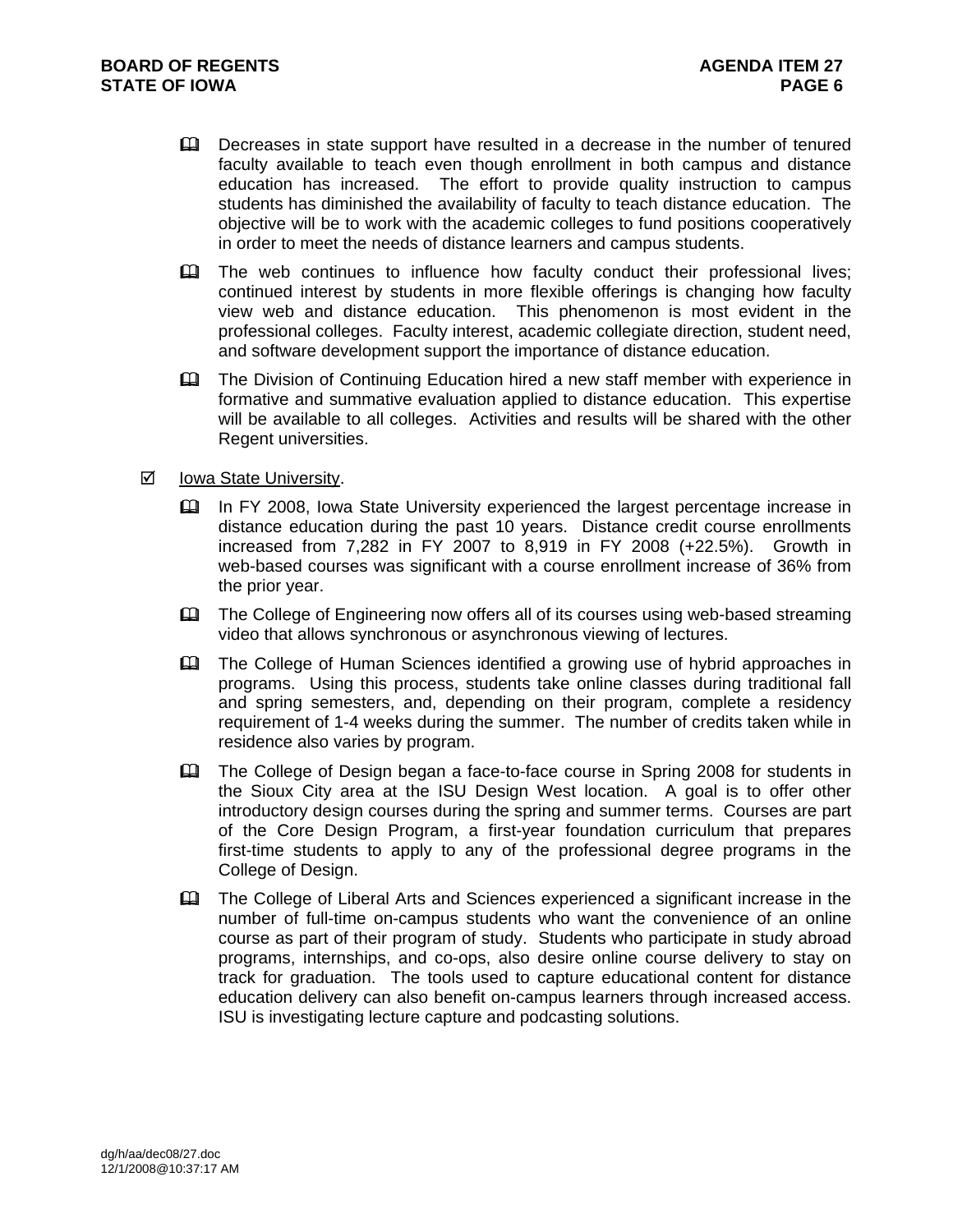The Master of Business Administration programs in the College of Business have traditionally been offered as face-to-face instruction at a distance location in Des Moines. Even though existing graduates have expressed a preference for this delivery mode, the College offered three distance education courses using web-based delivery technology. The demand for the web courses from both part-time and full-time MBA students has been significant. One of the distance education courses is only online and two are "blended," which means that the students and instructor meet on-site several times during the semester.

### $\boxtimes$  University of Northern Iowa.

- **Example 2** There continues to be increasing competition for distance learners as additional higher education institutions offer distance education primarily through on-line instruction. One result of this increase is that many low-cost options are available to students. It is important to understand that tuition increases can put UNI at a competitive disadvantage.
- **Example 1** Blended courses that combine two or more delivery methods have increased in demand. At UNI, it is common to use the ICN, WWW, and on-site meetings for the same course. This is becoming easier as students become more capable of using the technology, and as the technology becomes increasingly more available in students' homes and workplaces.
- One obvious advantage of using technology to deliver courses and programs is that education can be delivered to one or two students at a site or at their homes. In the past, when on-site courses were the norm, a minimum enrollment of 10 students at the same site would be necessary for the course to be viable.
- $\diamond$  The following describe web development efforts at the Regent universities.
	- $\boxtimes$  University of Iowa.
		- Much of the new program development in Nursing, Education, Public Health, and the Liberal Arts and Sciences has been devoted to traditional single-term length courses. Requirements are timed with traditional on-campus courses for assignments, tests, and group discussion. The University continues to provide web-based GIS courses and is planning to align these courses to the traditional University schedule. This would facilitate the use of University admissions, registration, and financial aid procedures. This approach has also made it easier for students to plan their schedules and qualify for financial aid even if an extension to complete a course is needed.
		- **Example 3** The University strives to provide distance education opportunities with a minimum of additional instructor time by using software that allows faculty to reach on- and off-campus students simultaneously. There is continued use of voice over Power Point, which allows recording and redistribution of live lectures using Power Point. In other instances, the on-campus course is "filmed" and video streamed to distance learners.
		- For the most part, credit and non-credit experiences have been separate. Several new continuing education firsts were identified last year. The Colleges of Law and Dentistry offered their first web continuing education units; the College of Pharmacy formed a partnership with the Iowa Pharmacy Association to deliver web continuing education.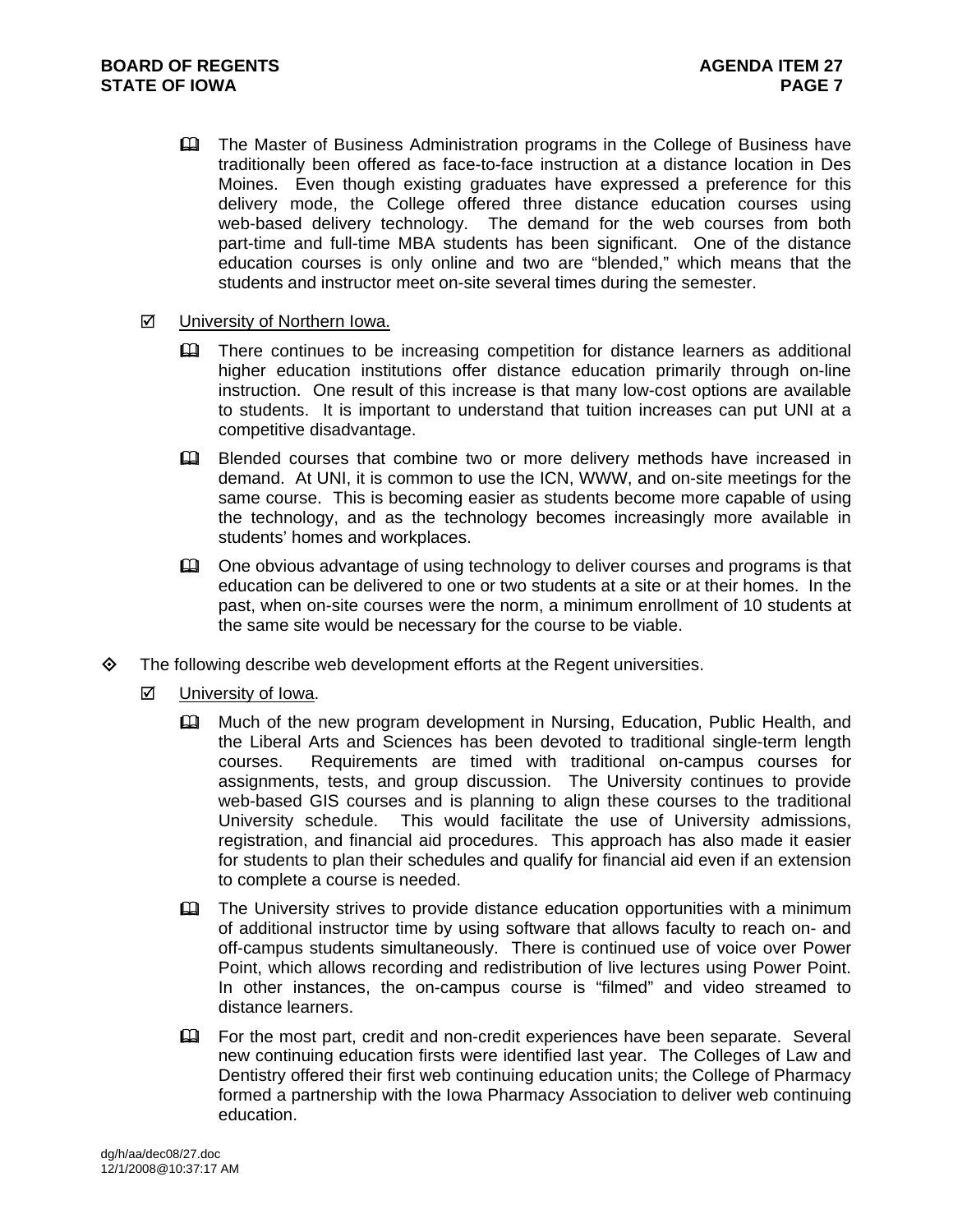- The Office of the Registrar teamed with distance education website developers to create a new Distance Education website – www.distance.iastate.edu. The goal of the new website is to provide more accessible distance education information to new and returning students while maintaining accurate, up-to-date information by linking directly to college-based distance education websites.
- The Center for Excellence in Teaching and Learning (CELT) and Information Technology Services (ITS) continue to manage and support the growth of blended and online courses.
	- In 2007-08, approximately 2,500 ISU faculty and staff used the campus course management system WebCT to enhance face-to-face instruction or deliver online courses.
	- In Spring 2008, approximately 1,500 credit and non-credit courses and student activities used the course management system to deliver web-enhanced content.
	- In FY 2008, ISU invested more than \$200,000 in software and hardware upgrades for the course management system.
	- $\rightarrow$  Five full-time staff positions in CELT are dedicated to providing technical and instructional design support to faculty using web and multimedia technology.
	- **■** More than 630 faculty and staff attended CELT workshops on improving teaching and learning, as well as developing technical skills in using the latest web and multimedia instructional technology.
	- **■** CELT and ITS redesigned and implemented new web-delivered faculty support resources for blended learning, online courses, distance learning, electronic portfolios, online testing, student response systems (clickers), and web-based tools for electronic enrollment and grade submission.
- The College of Agriculture and Life Sciences provides course and program distance education development grants. During 2007-08, the College awarded \$93,000 to faculty for course development/conversion for online delivery. An investment of \$56,644 in new technology and technology upgrades (hardware, software, facilities) related to distance education occurred in 2007-08.
- The College of Design transitioned from ICN to DVD because of logistical challenges and relatively high cost of delivery. For the past two years, the College has used DVD technology as a primary delivery method, supplemented by web delivery using Adobe Connect, with the assistance of ISU Extension IT. The dual delivery method is a success, primarily because it provides flexibility to students and is a more reliable system; either delivery method serves as a backup if technical difficulties occur. Students receive a DVD within two days of the actual course, and a web address to view the class live or on the evening following the class. By delivering courses with two methods, students have the option of participating in the course live using Adobe Connect or viewing it on the web or DVD at a time most convenient for them.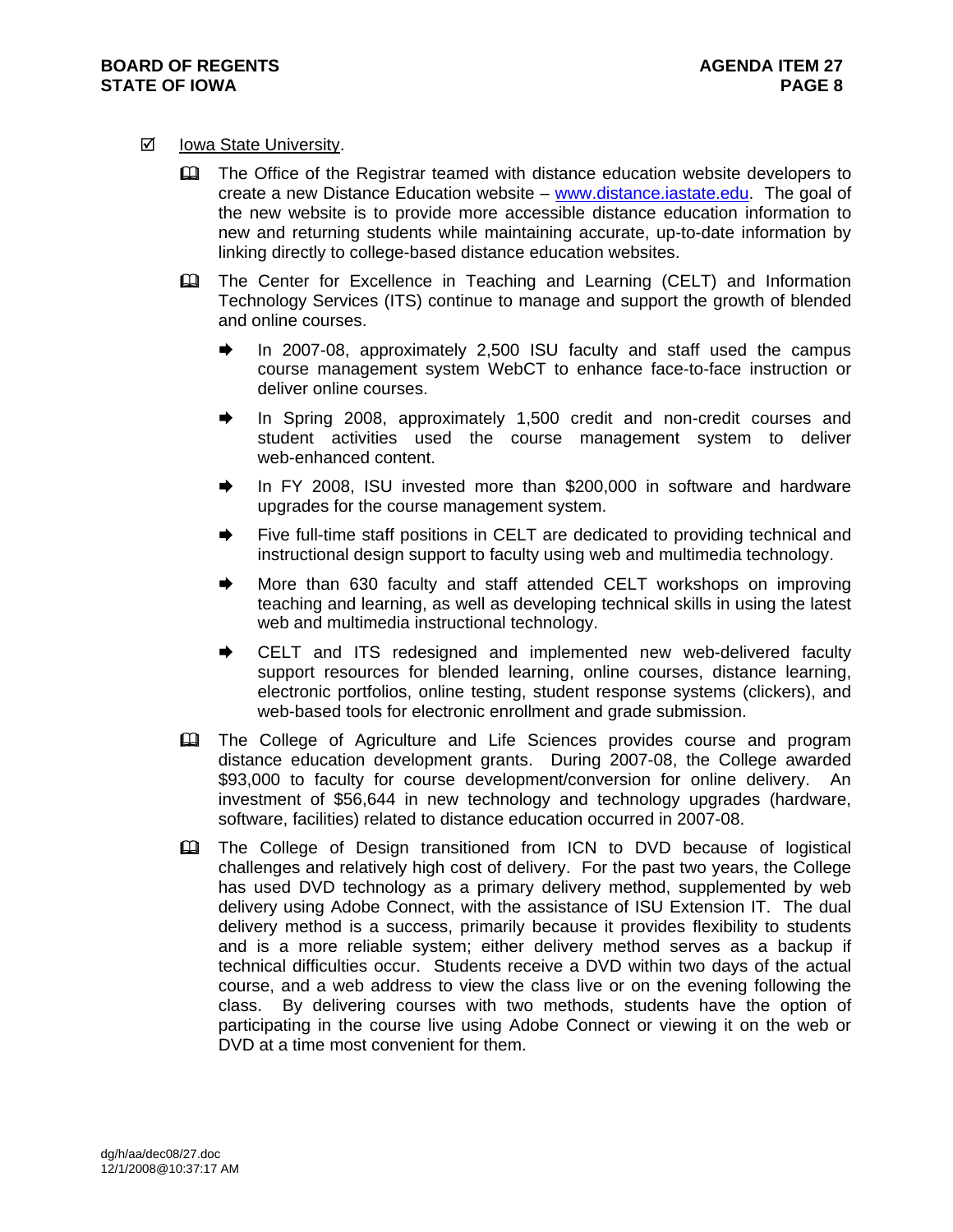- The College of Engineering's Engineering Distance Education (EDE) uses a blending of credit and non-credit options by asking instructors to combine increments of a credit course to package as non-credit using one course in several formats. EDE now has a full-time web designer to help redesign, update, and promote credit and non-credit course offerings.
- The College of Liberal Arts and Sciences (LAS) continues to improve student services by using technology to reduce barriers and improve processes. LAS web development efforts are focused on improving access to information and using a content management system that allows easy updating and consistent quality. Marketing and recruiting efforts are improved by an online web presence.
- $\boxtimes$  University of Northern Iowa.
	- In 2007-08, the number of UNI's distance education web enrollments increased from 1,071 to 1,282 (+19.7%). This includes semester-based and guided independent study courses.
	- In addition, most of UNI's 130 courses that are classified as ICN courses also had a web component.
	- One key to web course delivery is good faculty training and support. UNI's Distance Education Office, together with on-campus technical staff, continually works to maintain and improve services to faculty and students.
- $\diamond$  The following are highlights of the distance education programs at the Regent universities.
	- **Ø** University of Iowa.
		- The University continues to promote the Bachelor of Applied Studies Program approved by the Board of Regents in July 2005. The program is designed for working adults who graduated with a technical degree from a community college. The program enables working adults across the state to earn a four-year degree and builds on the University's partnership with community colleges. This program, as well as the Bachelor of Liberal Studies and the RN to BSN Completion Program, is available to students who do not desire or are unable to attend an on-campus program.
		- The College of Medicine allows students to complete a certificate in Radiologic Technology online and is considering the possibility of delivering the baccalaureate degree program online also.
		- Plans to accept the John and Mary Pappajohn Education Center (JMPEC) were finalized in September 2008. This will allow the University to consolidate selected programs in a modern facility and to invest in technology which will facilitate blended instruction, which is a combination of on-site and online instruction. In addition to academic programs, selected University offices will be located in the JMPEC to facilitate further consolidation of outreach activities.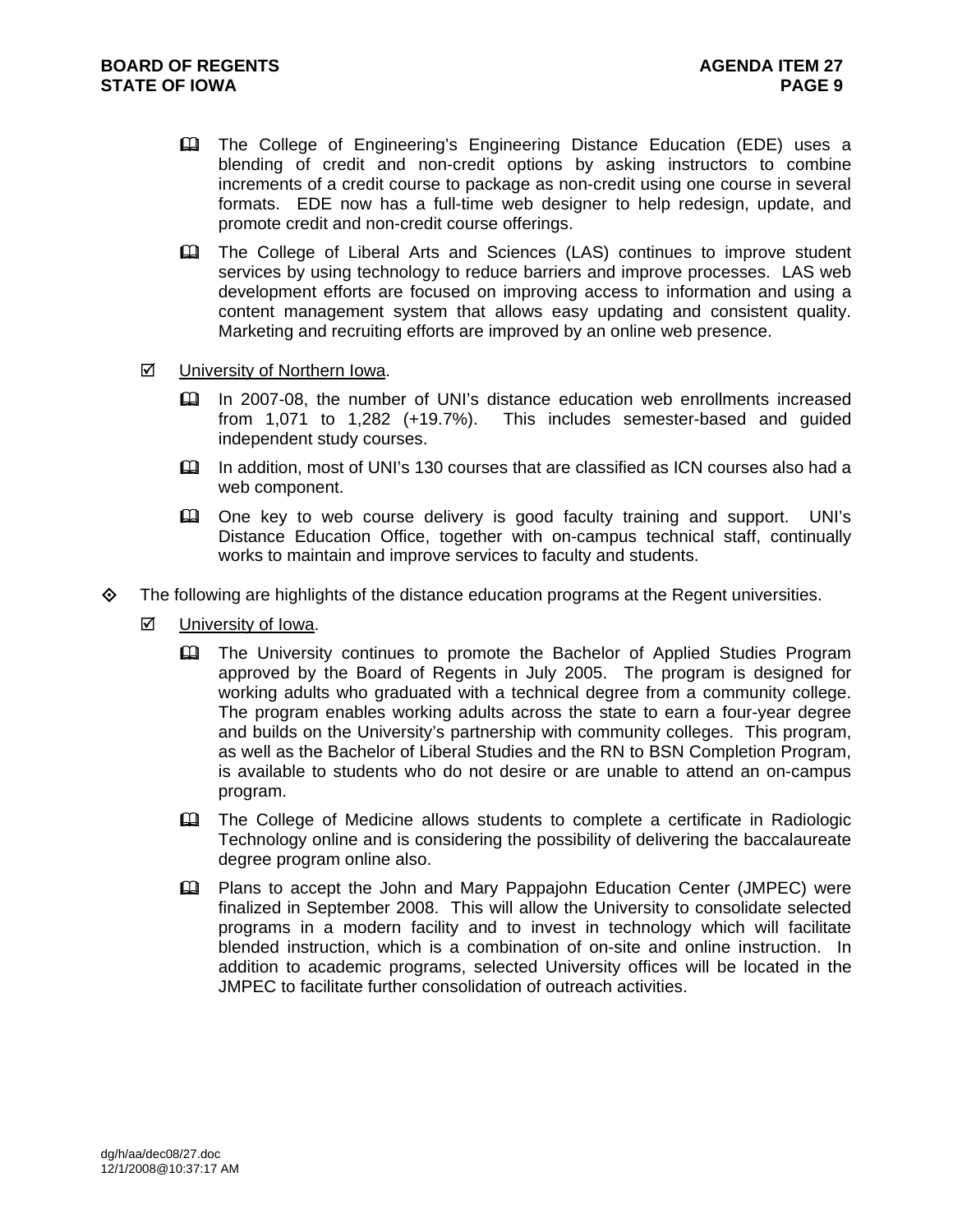- The College of Engineering has seen an increase in global competition. Identified needs for professional engineers led the College to create more non-credit opportunities to meet those needs. This also allowed the College to serve more students who live out of state. In FY 2008, 57% of the College's distance education students lived out of state, which is substantially higher than the 20% out-of-state participation in distance education across the institution.
- **EQ The Seed Science Technology and Business Master of Science Program has** students from five continents and seven countries and is a partnership between the Colleges of Agriculture and Life Sciences and Business.
- **Ø** University of Northern Iowa.
	- The Distance Education Office continues to monitor demand for distance education in academic areas. This has resulted in the development of a Master of Arts Program in Philanthropy and Nonprofit Development as a distance education program. In Summer 2007, UNI began offering a Master of Arts Program in Social Science for Teachers Grades 6-12 around the state. This program has an enrollment of more than 25 students.
	- **EQ The Distance Education Office evaluates the delivery methods used by the** University. Different courses and programs lend themselves to specific delivery methods. Frequently, audiences prefer one delivery method over another. Some courses require on-site instruction while others do not.
	- Attendance in distance education courses is price sensitive. Increases in tuition at the Regent universities may make other educational institutions more desirable. Students may be attracted to a variety of alternative educational opportunities currently available elsewhere.
- $\Leftrightarrow$  The following describe the evaluation processes used by the Regent universities for web-based instructional activities.
	- $\boxtimes$  University of Iowa.
		- The Division of Continuing Education revised the Course Evaluation Survey that will be administered to all students who complete a distance education course on such topics as the logistics of taking the course off-campus, interaction with the instructor, and relevance of the evaluation process. Those students who do not complete the course will be surveyed to learn how the persistence rate of students can be improved. Beginning with Fall 2008 courses, the surveys will be processed by the University Evaluation and Examination Service. The instructor will receive a summary report in a timely manner. The Division will also use the results to study the characteristics of students who do/do not complete a distance education course and to determine the educational progress of students who complete a distance education course.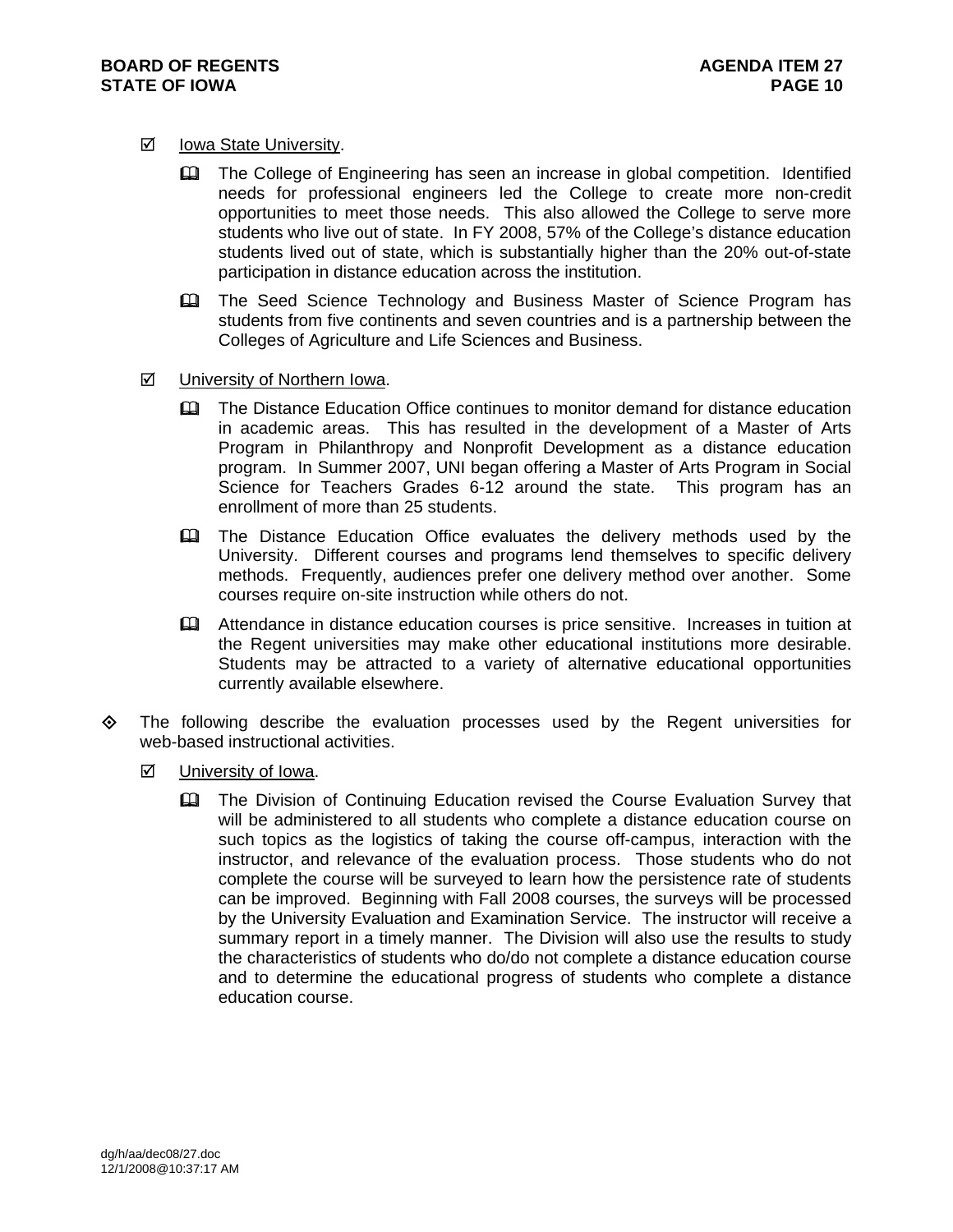- Engineering Distance Education (EDE) uses online evaluation surveys that can be tracked, analyzed, and dispersed appropriately throughout the University. Early course evaluations, which evaluate the student's initial comments and concerns regarding the course, are sent out during the second week of the fall, spring, and summer semesters. EDE evaluates the results to improve customer service, technology ease of use, and overall satisfaction. Instructor evaluations are sent out during the final week of classes and evaluate the instructor's presentation, knowledge gained by the student, and overall satisfaction with the instructor.
- The College of Design distance education students participate as an extension of the on-campus course. Assignments, reports, exams, and deadlines are the same for on- and off-campus students. Evaluations used by on-campus students are also used for distance education students.
- The College of Liberal Arts and Sciences is implementing dynamic evaluation processes to measure instructional quality. This includes an opportunity for students to report delivery or service issues during and immediately following instruction. Data from just-in-time evaluation systems are integrated into the instructional process and are used to create pedagogical and service delivery improvements.
- Distance education students in the College of Agriculture and Life Sciences have an opportunity to evaluate distance education courses by completing college course evaluations which track instructor, course, technology, how students learned about the programs and courses, and how the courses compare with other distance education courses from other universities.
- $\boxtimes$  University of Northern Iowa.
	- **E.** Distance education courses are approved by the appropriate department head and dean and are expected to meet the departmental and college academic standards. The instructional developer in the Distance Education Office assists faculty members to develop effective online courses and teaching methods. Instructors choose the delivery method(s) that they believe will work best for the course content. All distance education students have an opportunity to evaluate online courses and instructors. The feedback is valuable for continuous improvement of instruction.
- ♦ Regional Study Centers.
	- $\boxtimes$  In 2007-08, 32 Regent university programs were available through the Quad Cities Graduate Study Center (Rock Island, IL.); 66 were available through the Southwest Iowa Regents Resource Center (Council Bluffs); and 43 were available through the Tri-State Graduate Center (Sioux City).
	- $\boxtimes$  More than 1,500 students were served by the Regent universities through the regional study centers in 2007-08.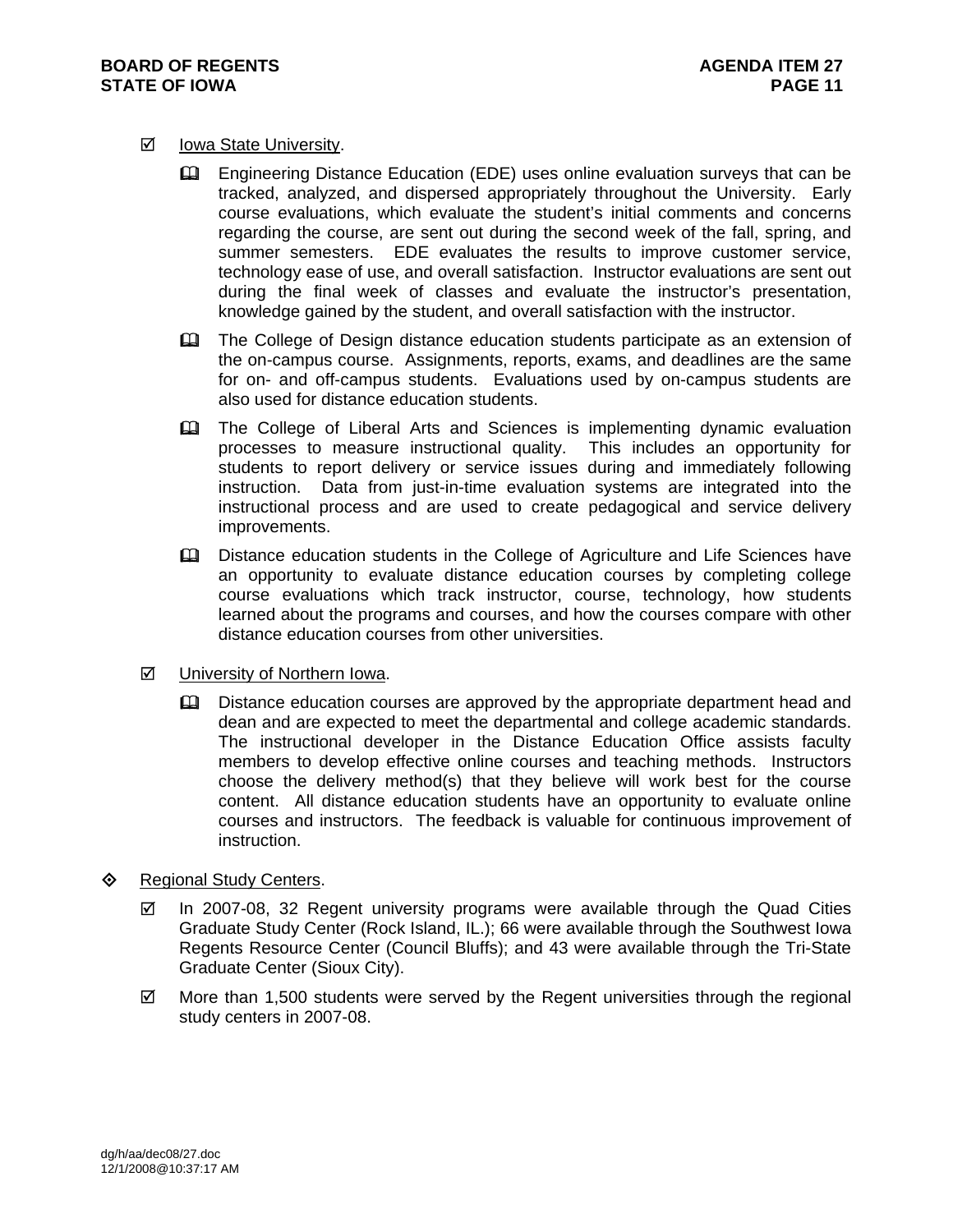|               |       |           |           | 02-03 |       |       | 05-06 |       |       |
|---------------|-------|-----------|-----------|-------|-------|-------|-------|-------|-------|
|               | 99-00 | $00 - 01$ | $01 - 02$ |       | 03-04 | 04-05 |       | 06-07 | 07-08 |
| <b>QCGSC</b>  | 1,066 | 925       | 1,298     | 1,209 | 1,165 | 1,050 | 945   | 868   | 925   |
| <b>SWIRRC</b> | 445   | 419       | 426       | 299   | 188   | 169   | 141   | 204   | 314   |
| <b>TSGSC</b>  | 233   | 247       | 196       | 281   | 252   | 274   | 314   | 481   | 355   |
| <b>TOTAL</b>  | 1,744 | 1,591     | 1,920     | 1,789 | 1,605 | 1,493 | 1,400 | 1,553 | 1,594 |

### **ENROLLMENT OF REGENT UNIVERSITY STUDENTS AT REGIONAL STUDY CENTERS 1999-00 – 2007-08**

Detailed enrollment and program information is available on Attachments A-H.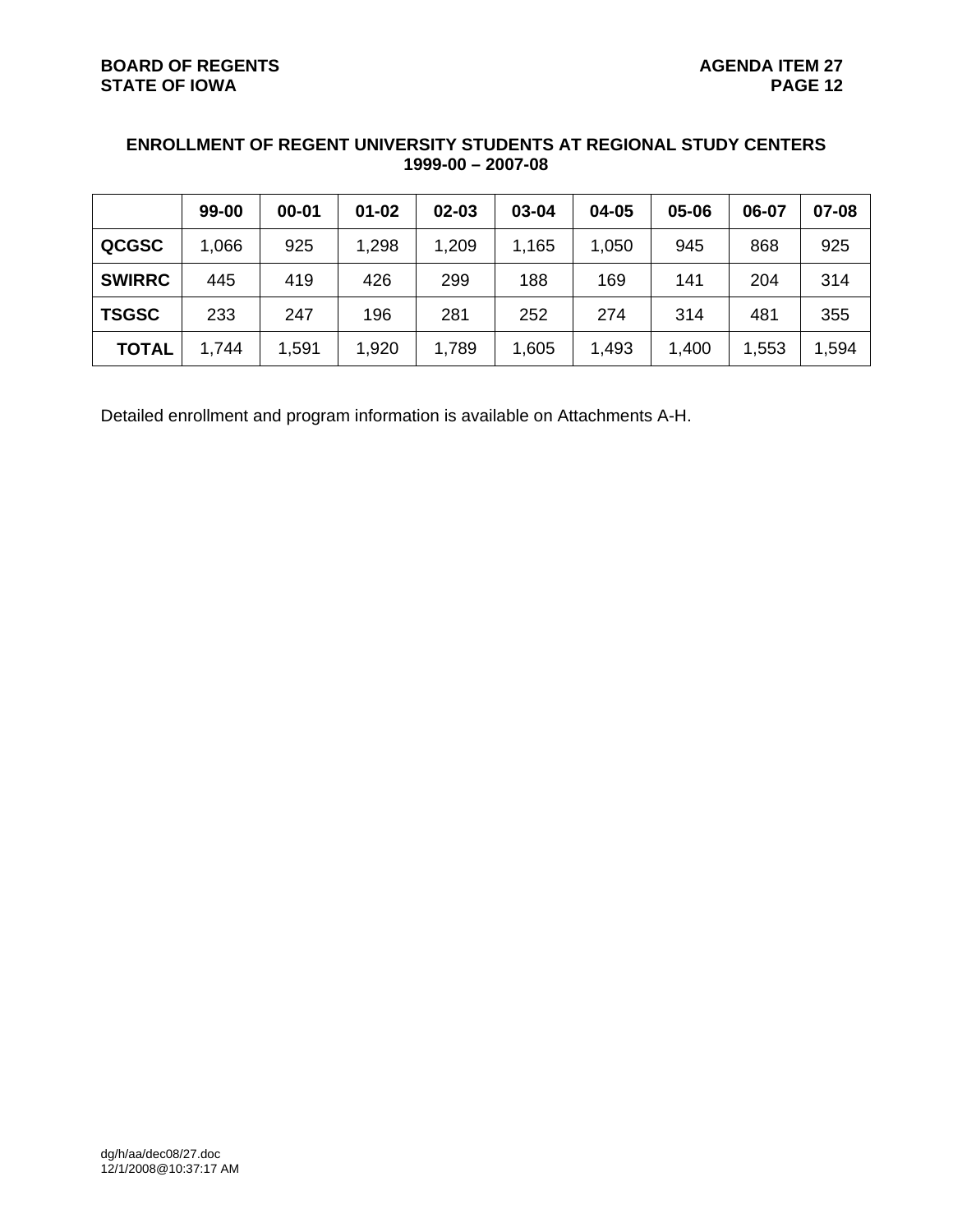## **BOARD OF REGENTS AGENUS AGENUS AGENUS AGENUS AGENUS AGENUA ITEM 27 STATE OF IOWA ATTACHMENT A**  $\blacksquare$



2007-2008 Distance Education Credit Courses By Iowa County: Communities and Enrollments

= Number of communities in which one or more of the Regent universities offered credit courses, including course sections and residence locations of individuals completing individually-delivered courses for credit. Total = 500 lowa communities.

Enrollments in credit courses by lowa Residents. Total = 20,207 enrollments. Note: The Regent universities enroll many non-lowa residents in distance education courses. Out-of-state enrollments are not shown on this map.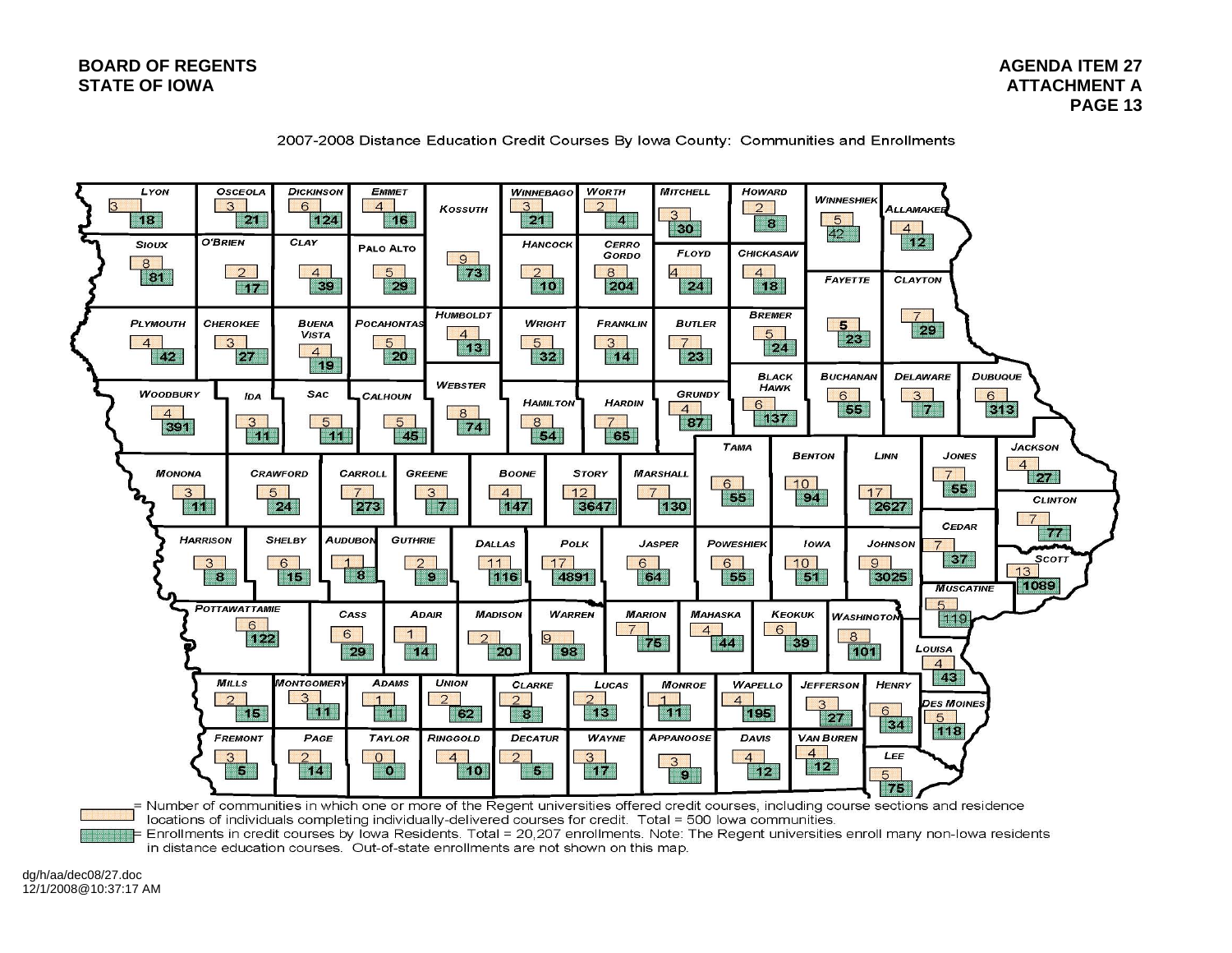# **SUMMARY OF ENROLLMENT BY DELIVERY, LEVEL, AND CREDIT/NON-CREDIT CATEGORY 2007-08**

| <b>DELIVERY MODE</b>                                          | <b>UNDERGRADUATE CREDIT</b> |            |            | <b>GRADUATE CREDIT</b> |          | <b>CREDIT TOTAL</b> |            |              | <b>NON-CREDIT TOTAL</b> |            |            |              |        |            |            |              |
|---------------------------------------------------------------|-----------------------------|------------|------------|------------------------|----------|---------------------|------------|--------------|-------------------------|------------|------------|--------------|--------|------------|------------|--------------|
|                                                               | SUI                         | <b>ISU</b> | <b>UNI</b> | <b>TOTAL</b>           | SUI      | <b>ISU</b>          | <b>UNI</b> | <b>TOTAL</b> | SUI                     | <b>ISU</b> | <b>UNI</b> | <b>TOTAL</b> | SUI    | <b>ISU</b> | <b>UNI</b> | <b>TOTAL</b> |
| <b>ICN</b>                                                    | 6                           | 29         | 595        | 630                    | 87       | 23                  | 1,475      | 1,585        | 93                      | 52         | 2,070      | 2,215        | 2,997  | 1,850      |            | 4,847        |
| World Wide Web<br><b>Semester</b><br>based                    | 2,295                       | 4,081      | 443        | 6,819                  | 1,023    | 2,094               | 439        | 3,556        | 3,318                   | 6,175      | 882        | 10,375       | 127    | 4,685      |            | 4,685<br>127 |
| courses<br><b>Guided</b><br>$\bullet$<br>independent<br>study | 3,436                       |            | 351        | 3,787                  | 276      |                     | 49         | 325          | 3,712                   |            | 400        | 4,112        | 1,668  | 1,102      |            | 2,770        |
| On-site (face-to-<br>face)                                    | 120                         | 217        | 1,545      | 1,882                  | 5,504    | 1,591               | 1,752      | 8,847        | 5,624                   | ,808       | 3,297      | 10,729       | 36,749 | 300,436    | 15,320     | 352,505      |
| <b>Mailed media</b><br>(video/audio/tape,<br>etc.)            | $\Omega$                    | 114        | 181        | 295                    | $\Omega$ | 216                 | 19         | 235          | $\Omega$                | 330        | 200        | 530          | 1,300  | 2,354      |            | 3,654        |
| Other off-campus                                              | $\Omega$                    | 75         | 2,205      | 2,280                  | $\Omega$ | 479                 | 728        | 1,207        | $\Omega$                | 554        | 2,933      | 3,487        | 19,907 | 176,122    |            | 196,029      |
| <b>GRAND TOTAL</b>                                            | 5,857                       | 4,516      | 5,320      | 15,693                 | 6,890    | 4,403               | 4,462      | 15,755       | 12,747                  | 8,919      | 9,782      | 31,448       | 62,748 | 486,549    | 15,320     | 564,617      |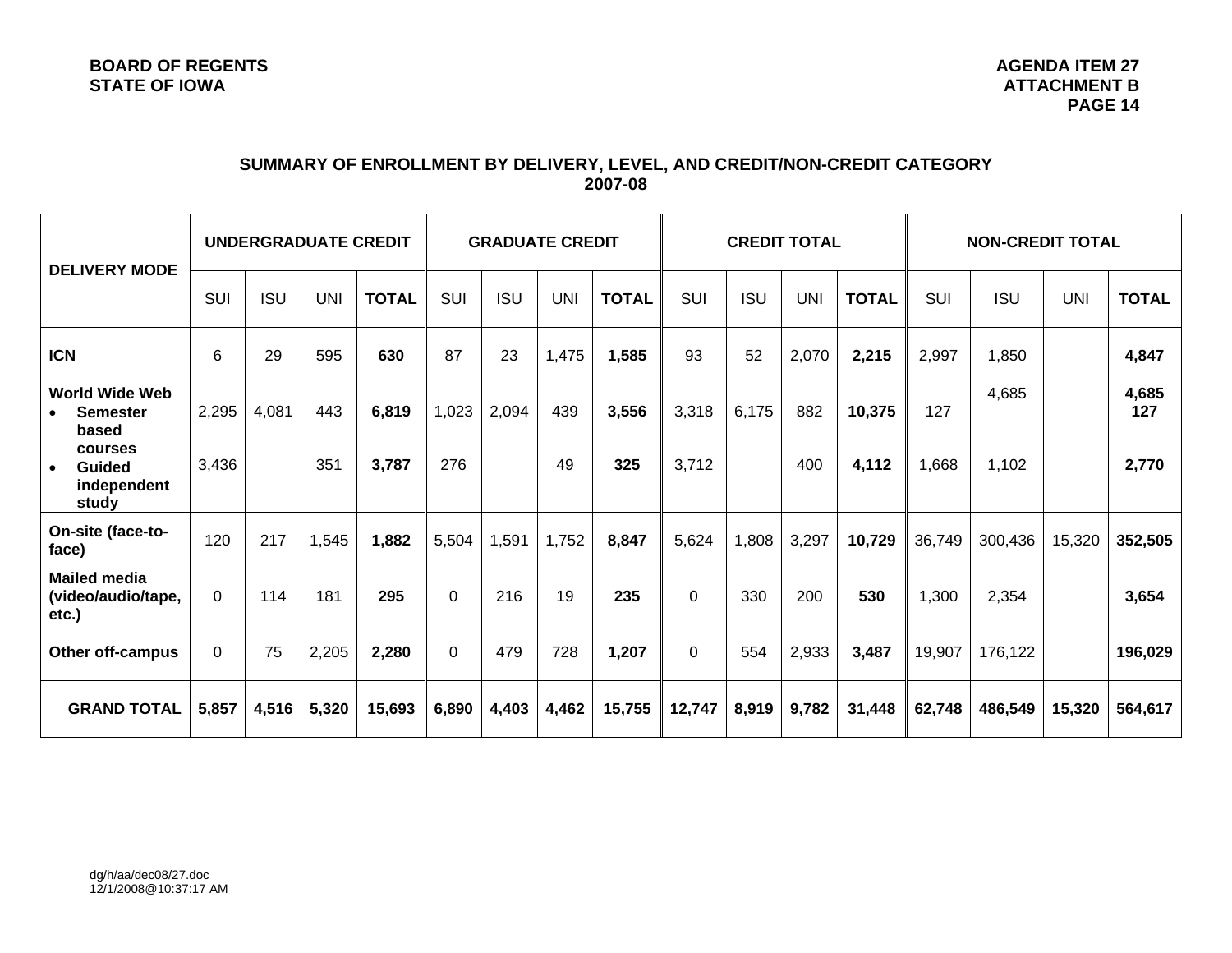# **2007-08 CREDIT COURSE REGISTRATIONS BY INSTITUTION AND SUBJECT AREA (CIP CODE**)

|                                                |                |                |            |                |       |                |           |                     |              | $%$ of<br><b>Total</b><br>(Grad |
|------------------------------------------------|----------------|----------------|------------|----------------|-------|----------------|-----------|---------------------|--------------|---------------------------------|
|                                                | <b>SUI</b>     |                | <b>ISU</b> |                |       | <b>UNI</b>     |           | <b>Regent Total</b> |              | & UG)                           |
| <b>Subject Matter</b>                          | UG             | Grad           | UG         | Grad           | UG    | Grad           | <b>UG</b> | Grad                | Grad<br>& UG |                                 |
| <b>Agriculture &amp; Related Sciences</b>      |                |                | 725        | 434            |       |                | 725       | 434                 | 1,159        | 3.7                             |
| <b>Natural Resources &amp; Conservation</b>    |                |                | 49         | $\overline{4}$ |       |                | 49        | 4                   | 53           | 0.2                             |
| <b>Architecture &amp; Related Services</b>     |                |                | 15         | 159            |       |                | 15        | 159                 | 174          | 0.6                             |
| Ethnic, Cultural, & Gender Studies             | 128            |                |            |                |       |                | 128       |                     | 128          | 0.4                             |
| Communication & Journalism                     | 43             | $\overline{c}$ |            |                | 137   | $\mathbf{1}$   | 180       | 3                   | 183          | 0.6                             |
| <b>Computer &amp; Information Sciences</b>     | 15             | 20             | 36         | 76             |       | 80             | 51        | 176                 | 227          | 0.7                             |
| Education                                      | 354            | 661            | 40         | 1,337          | 599   | 1,816          | 993       | 3,814               | 4,807        | 15.3                            |
| Engineering                                    | 9              | $\overline{c}$ | 120        | 783            |       |                | 129       | 785                 | 914          | 2.9                             |
| Foreign Languages & Linguistics                | 357            | 5              | 60         | $\overline{7}$ | 15    | 58             | 432       | 70                  | 502          | 1.6                             |
| <b>Family And Consumer Sciences</b>            |                |                | 325        | 457            | 490   | 3              | 815       | 460                 | 1,275        | 4.1                             |
| <b>Technology Education/Industrial</b><br>Arts |                |                |            |                | 213   | 185            | 213       | 185                 | 398          | 1.3                             |
| English Language & Literature                  | 421            | 11             | 102        |                | 14    | 52             | 537       | 63                  | 600          | 1.9                             |
| <b>Liberal Arts And Sciences</b>               | 53             | $\overline{2}$ | 173        | $\overline{4}$ | 245   |                | 471       | 6                   | 477          | 1.5                             |
| <b>Library Science</b>                         | $\mathbf{1}$   | 22             |            |                | 15    | 211            | 16        | 233                 | 249          | 0.8                             |
| <b>Biological &amp; Biomedical Sciences</b>    | 123            | 125            | 566        | 91             |       |                | 689       | 216                 | 905          | 2.9                             |
| <b>Mathematics &amp; Statistics</b>            | 283            | 11             | 265        | 93             | 60    | 365            | 608       | 469                 | 1,077        | 3.4                             |
| Multi/Interdisciplinary Studies                | 64             | 9              |            |                | 233   |                | 297       | 9                   | 306          | 1.0                             |
| <b>Recreation &amp; Fitness Studies</b>        | 355            | 15             |            |                | 2,110 | 813            | 2,465     | 828                 | 2,293        | 10.5                            |
| Health-Related Knowledge & Skills              |                |                |            |                | 83    | 14             | 83        | 14                  | 97           | 0.3                             |
| Leisure And Recreational Activities            |                |                |            |                |       |                |           |                     |              | 0.0                             |
| <b>Personal Awareness</b>                      | 67             |                |            |                |       |                | 67        |                     | 67           | 0.2                             |
| Philosophy & Religious Studies                 | 180            | 3              | 53         | $\overline{c}$ | 92    | $\overline{c}$ | 325       | 7                   | 332          | 1.1                             |
| <b>Physical Sciences</b>                       | $\overline{7}$ | 38             | 44         | $\overline{7}$ | 374   | 226            | 425       | 271                 | 696          | 2.2                             |
| Psychology                                     | 422            | 16             | 1          | 10             | 81    | 24             | 504       | 50                  | 554          | 1.8                             |
| <b>Public Administration</b>                   | 132            | 1,210          |            |                |       | 32             | 132       | 1,242               | 1,374        | 4.4                             |
| Science Technologies/Technicians               |                |                | 20         | 5              |       |                | 20        | 5                   | 25           | 0.1                             |
| Social Sciences                                | 437            | 44             | 1,890      | 152            | 348   | 243            | 2,675     | 439                 | 3,114        | 9.9                             |
| Visual & Performing Arts                       | 34             | 98             |            |                | 114   | 63             | 148       | 161                 | 309          | 1.0                             |
| <b>Health Professions</b>                      | 1,575          | 776            |            | 4              |       |                | 1,575     | 780                 | 2,355        | 7.5                             |
| Business, Management & Marketing               | 641            | 3,812          | 30         | 778            | 65    | 274            | 736       | 4,864               | 5,600        | 17.8                            |
| History                                        | 156            | 8              |            |                | 32    |                | 188       | 8                   | 196          | 0.6                             |
| <b>Total Registrations</b>                     | 5,857          | 6,890          | 4,514      | 4,403          | 5,320 | 4,462          | 15,691    | 15,755              | 31,446       | 100.0                           |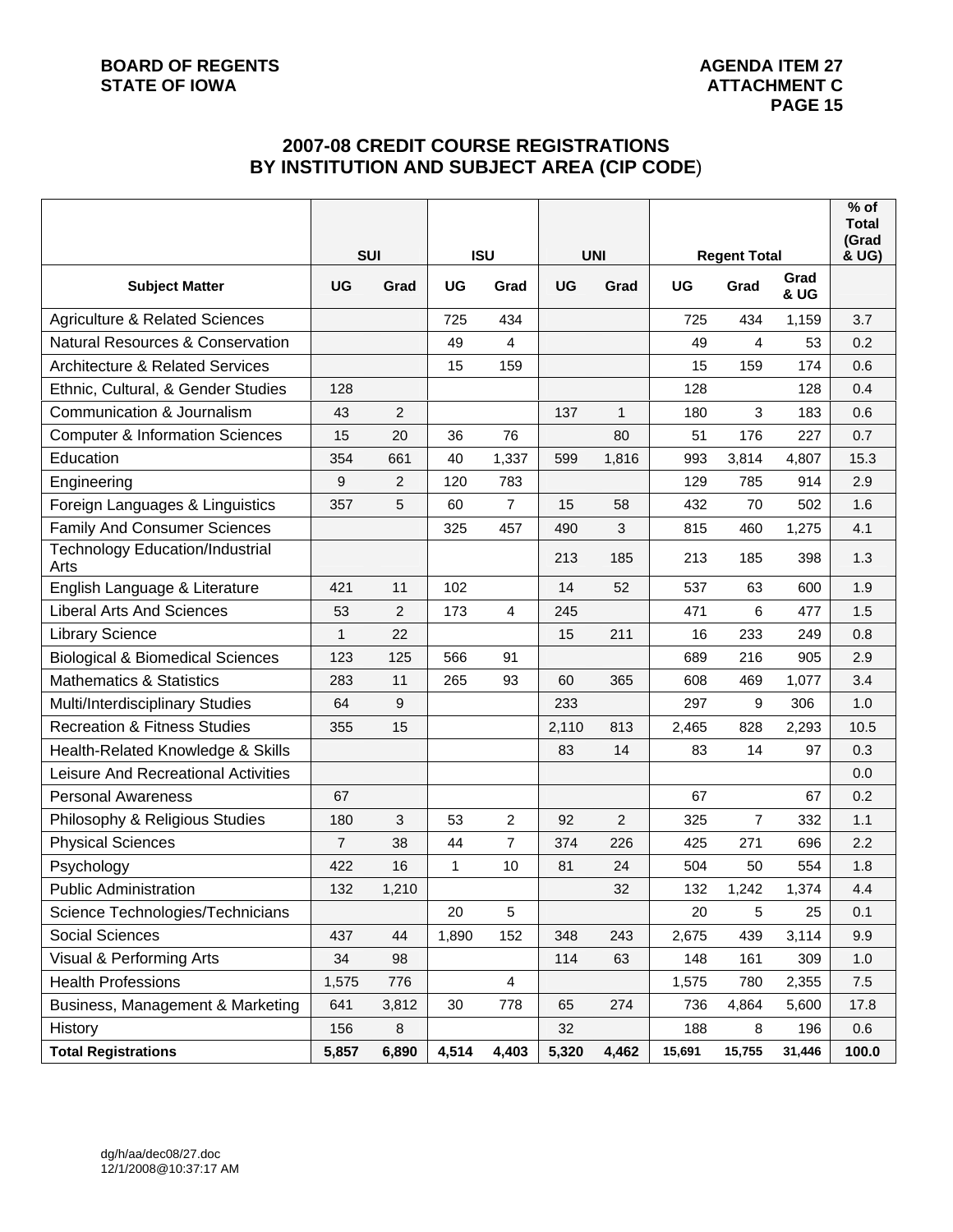# **BOARD OF REGENTS AGENDA ITEM 27**<br>STATE OF IOWA **AGENDA ITEM 27**

# **2006-07 NON-CREDIT COURSE REGISTRATIONS BY INSTITUTION AND SUBJECT AREA (CIP CODE**)

| <b>Subject Matter</b>                       | <b>SUI</b> | <b>ISU</b> | <b>UNI</b> | <b>REGENT</b><br><b>TOTAL</b> | <b>PERCENT</b><br>OF REGENT<br><b>TOTAL</b> |
|---------------------------------------------|------------|------------|------------|-------------------------------|---------------------------------------------|
| <b>Agriculture &amp; Related Sciences</b>   | 1,043      | 134,403    |            | 135,446                       | 24.0                                        |
| <b>Natural Resources &amp; Conservation</b> | 1,450      | 25,233     | 1,221      | 27,904                        | 4.9                                         |
| <b>Architecture &amp; Related Services</b>  |            | 1,340      |            | 1,340                         | 0.2                                         |
| Ethnic, Cultural, & Gender Studies          | 312        | 548        |            | 860                           | 0.2                                         |
| Communication & Journalism                  | 1,197      | 135        | 160        | 1,492                         | 0.3                                         |
| <b>Communications Technologies</b>          | 84         |            |            | 84                            | 0.0                                         |
| <b>Computer &amp; Information Sciences</b>  |            | 346        |            | 346                           | 0.1                                         |
| Education                                   | 6,851      | 2,672      | 1,171      | 10,694                        | 1.9                                         |
| Engineering                                 | 317        | 9,922      |            | 10,239                        | 1.8                                         |
| <b>Engineering Technologies</b>             |            | 271        |            | 271                           | 0.0                                         |
| Foreign Languages & Linguistics             | 240        | 60         | 41         | 341                           | 0.1                                         |
| <b>Family And Consumer Sciences</b>         | 150        | 147,751    |            | 147,901                       | 26.2                                        |
| <b>Technology Education/Industrial Arts</b> | 137        | 1,738      |            | 1,875                         | 0.3                                         |
| Legal Professions & Studies                 | 554        |            |            | 554                           | 0.1                                         |
| English Language & Literature               | 2,316      |            | 280        | 2,596                         | 0.5                                         |
| <b>Liberal Arts And Sciences</b>            | 602        |            |            | 602                           | 0.1                                         |
| <b>Library Science</b>                      | 196        |            | 41         | 237                           | 0.0                                         |
| <b>Biological &amp; Biomedical Sciences</b> | 33         | 52         |            | 85                            | 0.0                                         |
| <b>Mathematics &amp; Statistics</b>         |            |            | 160        | 160                           | 0.0                                         |
| Multi/Interdisciplinary Studies             | 4,249      | 836        | 1,010      | 6,095                         | 1.1                                         |
| <b>Recreation &amp; Fitness Studies</b>     |            | 50         | 200        | 250                           | 0.0                                         |
| Health-Related Knowledge & Skills           | 9,368      |            |            | 9,368                         | 1.7                                         |
| Interpersonal & Social Skills               | 167        |            |            | 167                           | 0.0                                         |
| Leisure And Recreational Activities         | 37         | 14,884     |            | 14,921                        | 2.6                                         |
| <b>Personal Awareness</b>                   | 713        | 122,363    |            | 123,076                       | 21.8                                        |
| Phil. & Religious Studies                   | 70         |            | 289        | 359                           | 0.1                                         |
| Theology and Religious Vocations            | 91         |            |            | 91                            | 0.0                                         |
| <b>Physical Sciences</b>                    | 322        |            | 1,813      | 2,135                         | 1.4                                         |
| Psychology                                  | 460        |            | 113        | 573                           | 0.1                                         |
| <b>Public Administration</b>                | 5,532      | 5,455      |            | 10,987                        | 1.9                                         |
| Security and Protective Services            | 38         | 25         |            | 63                            | 0.0                                         |
| Science Technologies/Technicians            | 527        | 2,653      | 29         | 3,209                         | 0.6                                         |
| Social Sciences                             | 1,148      | 12,902     | 6,237      | 20,287                        | 3.6                                         |
| Trades & Industry                           | 835        | 12         |            | 847                           | 0.2                                         |
| Visual & Performing Arts                    | 1,072      |            | 793        | 1,865                         | 0.3                                         |
| <b>Health Professions</b>                   | 20,082     | 215        |            | 20,297                        | 3.6                                         |
| Business, Management & Marketing            | 2,133      | 2,683      | 1,762      | 6,578                         | 1.2                                         |
| History                                     | 422        |            |            | 422                           | 0.1                                         |
| <b>Total Enrollments</b>                    | 62,748     | 486,549    | 15,320     | 564,617                       | 100.0                                       |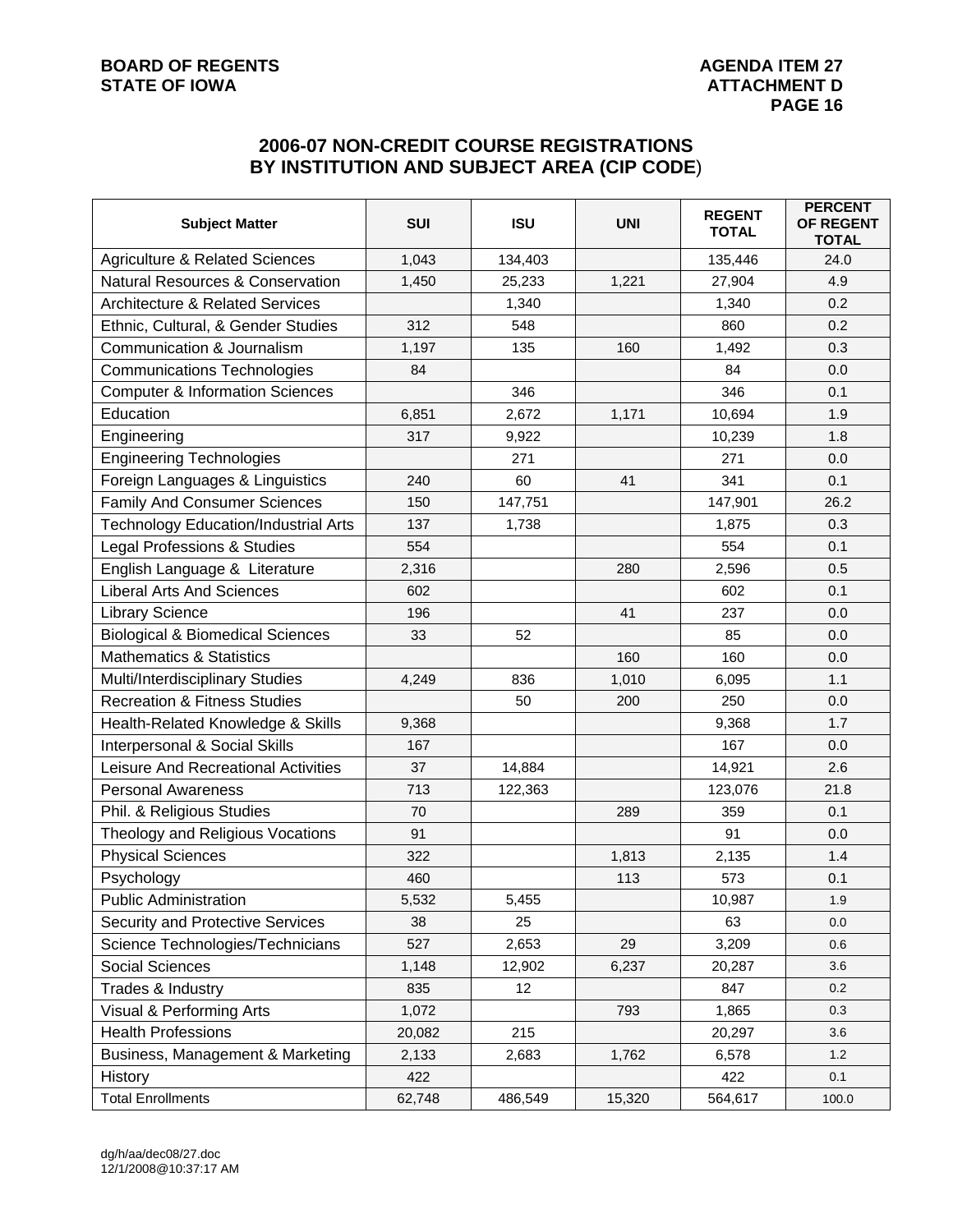### **REGENT UNIVERSITY PROGRAMS AT REGIONAL STUDY CENTERS 2007-08 UNIVERSITY OF IOWA**

| <b>Degree/Certificate</b> | <b>Program Major</b>                       | QCGSC <sup>4</sup> | SWIRRC <sup>5</sup> | <b>TSGC<sup>6</sup></b> |
|---------------------------|--------------------------------------------|--------------------|---------------------|-------------------------|
| Certificate               | Nonprofit Management                       |                    | Χ                   |                         |
| Certificate               | <b>Entrepreneurship Management</b>         |                    | Χ                   |                         |
| Certificate               | <b>Public Health</b>                       | X                  | Χ                   | Χ                       |
| Endorsement               | <b>Talented and Gifted</b>                 |                    |                     | X                       |
| <b>Bachelors</b>          | <b>Bachelor of Applied Studies</b>         |                    | X                   |                         |
| <b>Bachelors</b>          | <b>Bachelor of Liberal Studies</b>         |                    | X                   |                         |
| <b>Bachelors</b>          | RN to BSN                                  |                    | Х                   |                         |
| <b>Masters</b>            | <b>Business Administration</b>             | X                  |                     |                         |
| <b>Masters</b>            | <b>Public Health</b>                       |                    |                     | X                       |
| <b>Masters</b>            | <b>Computer Science</b>                    |                    |                     |                         |
| <b>Masters</b>            | <b>Educational Administration</b>          | Χ                  | X                   |                         |
| <b>Masters</b>            | <b>Electrical and Computer Engineering</b> |                    | Χ                   |                         |
| <b>Masters</b>            | Library and Information Science            |                    | Χ                   | X                       |
| <b>Masters</b>            | <b>Nursing</b>                             | X                  | Χ                   | Χ                       |
| <b>Masters</b>            | Social Work                                | X                  |                     | Χ                       |

1On-line.

 4 Quad Cities Graduate Study Center, Rock Island, IL. 5 Southwest Iowa Regents Resource Center, Council Bluffs. 6 Tri—State Graduate Study Center, Sioux City.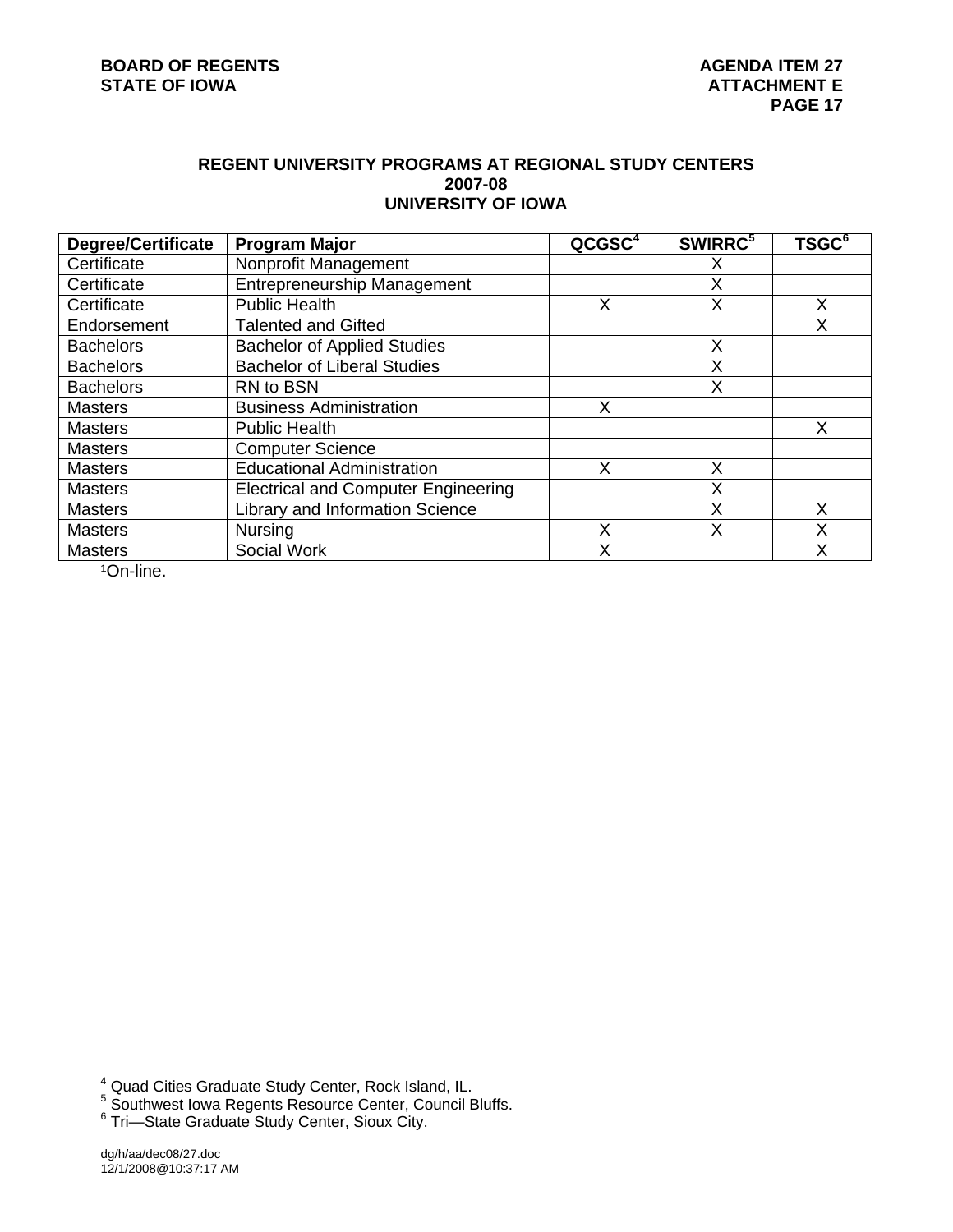### **REGENT UNIVERSITY PROGRAMS AT REGIONAL STUDY CENTERS 2007-08 IOWA STATE UNIVERSITY**

| <b>Degree/Certificate</b> | <b>Program Major</b>                         | QCGSC <sup>7</sup>      | <b>SWIRRC</b> <sup>8</sup>          | TSGC <sup>9</sup>       |
|---------------------------|----------------------------------------------|-------------------------|-------------------------------------|-------------------------|
| Certificate               | <b>Advanced Medical Nutrition Therapy</b>    |                         | X                                   | Χ                       |
| Certificate               | Advanced Studies - Superintendent            |                         | $\overline{\mathsf{x}}$             | $\overline{X}$          |
| Certificate               | Dietetics Comm. & Counseling                 |                         | $\overline{X}$                      | $\overline{\mathsf{X}}$ |
| Certificate               | <b>Dietetics Management</b>                  |                         | $\overline{\mathsf{X}}$             | $\overline{\mathsf{X}}$ |
| Certificate               | <b>Educational Leadership</b>                |                         |                                     | $\overline{\mathsf{x}}$ |
| Certificate               | <b>Empowerment Skills for Family Workers</b> |                         | $\mathsf X$                         |                         |
| Certificate               | <b>Environmental Engineering</b>             | X                       | $\overline{X}$                      | X                       |
| Certificate               | <b>Family and Consumer Sciences</b>          |                         | $\overline{X}$                      |                         |
| Certificate               | <b>Family Financial Planning</b>             | X                       |                                     | X                       |
| Certificate               | <b>Financial Counselor</b>                   |                         |                                     | $\overline{\mathsf{x}}$ |
| Certificate               | Food Safety and Defense                      | X                       | X                                   | $\overline{\mathsf{x}}$ |
| Certificate               | Gerontology                                  | $\overline{\mathsf{x}}$ |                                     | $\overline{\mathsf{x}}$ |
| Certificate               | Human Computer Interaction                   | $\overline{\mathsf{x}}$ | $\mathsf X$                         | $\overline{\mathsf{x}}$ |
| Certificate               | <b>Information Assurance</b>                 | $\overline{\mathsf{x}}$ | $\overline{\mathsf{X}}$             | $\overline{\mathsf{x}}$ |
| Certificate               | Power Systems Engineering                    | $\overline{\mathsf{x}}$ | $\overline{\mathsf{X}}$             | $\overline{\mathsf{x}}$ |
| Certificate               | Preparation for Leadership                   |                         |                                     | $\overline{\mathsf{X}}$ |
| Certificate               | <b>Public Management</b>                     |                         | $\mathsf X$                         | $\overline{\mathsf{x}}$ |
| Certificate               | <b>Systems Engineering</b>                   |                         | $\overline{\mathsf{X}}$             |                         |
| <b>Bachelors</b>          | <b>Bachelor of Liberal Studies</b>           |                         | $\overline{\mathsf{X}}$             |                         |
| <b>Masters</b>            | Agriculture                                  | X                       | $\overline{\mathsf{x}}$             | X                       |
| <b>Masters</b>            | <b>Agricultural Education</b>                | $\overline{\mathsf{x}}$ | $\overline{\mathsf{X}}$             | $\overline{\mathsf{x}}$ |
| Masters                   | Agronomy                                     | $\overline{\mathsf{x}}$ | $\overline{\mathsf{X}}$             | $\overline{\mathsf{x}}$ |
| Masters                   | <b>Civil Engineering</b>                     | $\overline{\mathsf{x}}$ | $\overline{\mathsf{X}}$             |                         |
| Masters                   | <b>Community Development</b>                 | $\overline{\mathsf{x}}$ |                                     | X                       |
| Masters                   | <b>Community and Regional Planning</b>       |                         |                                     | $\overline{\mathsf{x}}$ |
| Masters                   | <b>Computer Engineering</b>                  | $\overline{X}$          | $\sf X$                             | $\overline{\mathsf{x}}$ |
| Masters                   | Curriculum & Instructional Technology        |                         | $\overline{\mathsf{X}}$             |                         |
| Masters                   | <b>Electrical Engineering</b>                | X                       | $\overline{X}$                      | X                       |
| Masters                   | Family & Consumer Sciences Ed.               |                         | $\overline{X}$                      | $\overline{\mathsf{x}}$ |
| Masters                   | <b>Family and Consumer Sciences</b>          | X                       | $\frac{\overline{x}}{\overline{x}}$ | $\overline{\mathsf{x}}$ |
| <b>Masters</b>            | Family & Consumer Sciences (with special.    |                         |                                     |                         |
|                           | in Gerontology or Financial Planning         |                         |                                     |                         |
| <b>Masters</b>            | <b>Industrial Engineering</b>                | Χ                       | X                                   | Χ                       |
| <b>Masters</b>            | <b>Information Assurance</b>                 | $\overline{\mathsf{x}}$ | $\overline{\mathsf{x}}$             | $\overline{\mathsf{x}}$ |
| <b>Masters</b>            | Interdisciplinary Studies (with Comm.        |                         | $\overline{\mathsf{x}}$             |                         |
|                           | Development specialization)                  |                         |                                     |                         |
| Masters                   | <b>Mechanical Engineering</b>                | $\overline{\mathsf{x}}$ | $\overline{X}$                      | $\overline{\mathsf{x}}$ |
| <b>Masters</b>            | <b>Public Administration</b>                 |                         | $\overline{\mathsf{X}}$             | $\overline{\mathsf{X}}$ |
| Masters                   | <b>School Mathematics</b>                    |                         | $\overline{\mathsf{X}}$             | $\overline{\mathsf{X}}$ |
| Masters                   | Seed Technology and Business                 |                         | $\overline{\mathsf{X}}$             | $\overline{X}$          |
| Masters                   | <b>Systems Engineering</b>                   |                         | $\overline{X}$                      | X                       |
| Doctorate                 | Family & Consumer Sciences Ed.               |                         | $\overline{X}$                      | $\overline{X}$          |
| Doctorate                 | Food Services & Lodging Management           |                         | $\overline{X}$                      |                         |

<sup>1</sup>On-line.

<sup>7&</sup>lt;br><sup>7</sup> Quad Cities Graduate Study Center, Rock Island, IL.<br><sup>8</sup> Southwest Iowa Regents Resource Center, Council Bluffs.<br><sup>9</sup> Tri—State Graduate Study Center, Sioux City.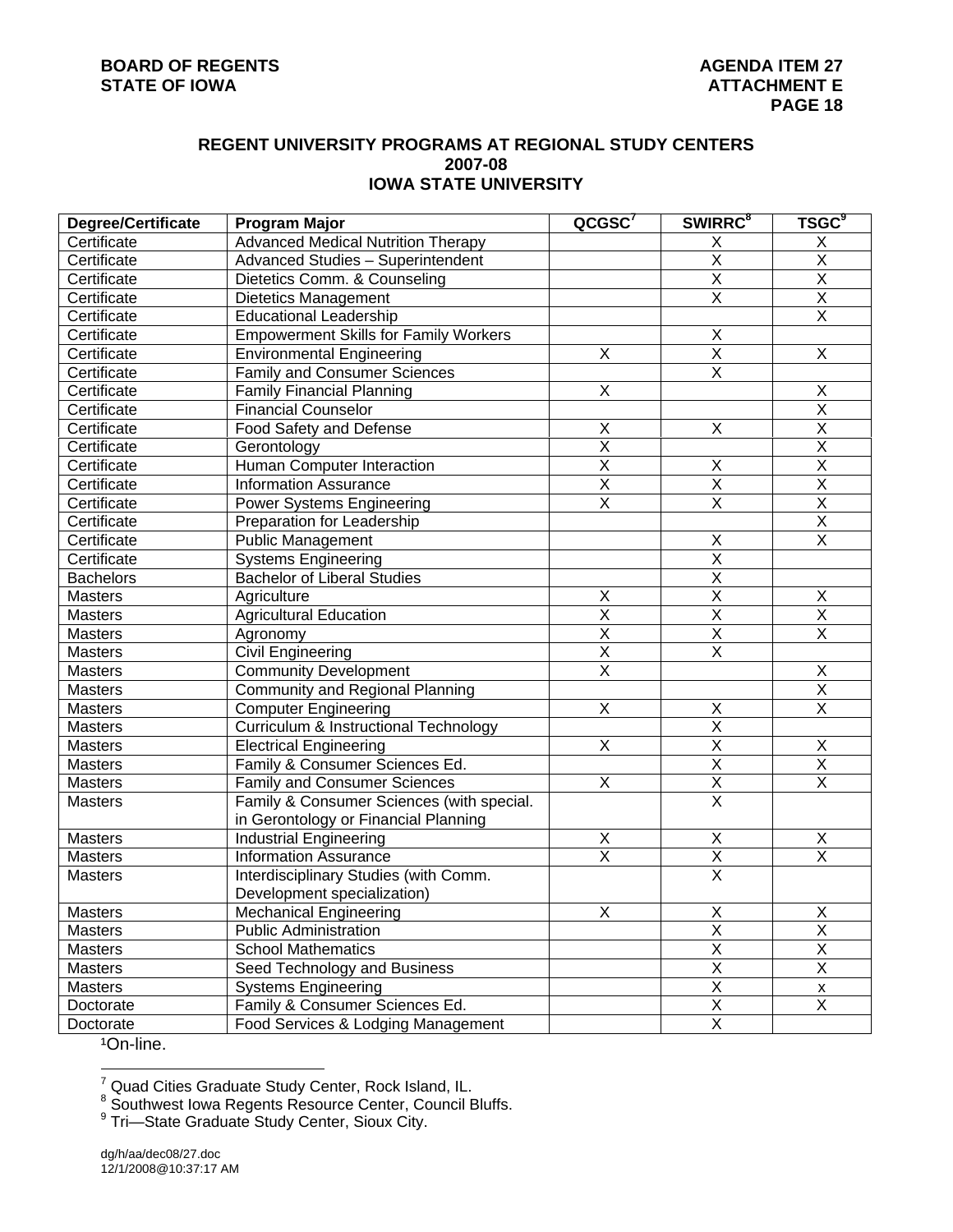### **REGENT UNIVERSITY PROGRAMS AT REGIONAL STUDY CENTERS 2007-08 UNIVERSITY OF NORTHERN IOWA**

| <b>Degree/Certificate</b> | <b>Program Major</b>                                       | QCGSC <sup>10</sup> | SWIRRC <sup>11</sup>    | $TSGC^{12}$             |
|---------------------------|------------------------------------------------------------|---------------------|-------------------------|-------------------------|
| Certificate               | <b>Advanced Studies - Superintendent</b>                   | X                   |                         |                         |
| Certificate               | Criminology                                                |                     |                         |                         |
| Certificate               | <b>Environmental Health</b>                                |                     |                         |                         |
| Endorsement               | Career & Technical Ed. Secondary Lev.                      |                     |                         |                         |
| Endorsement               | <b>Community College Certification</b>                     |                     |                         |                         |
| Endorsement               | <b>Driver Education</b>                                    |                     |                         |                         |
| Endorsement               | <b>Early Childhood Special Education</b>                   |                     |                         |                         |
| Endorsement               | <b>Education of the Gifted</b>                             |                     |                         |                         |
| Endorsement               | English as a Second Language (ESL)                         |                     |                         |                         |
| Endorsement               | Multi-occupations Education                                |                     |                         |                         |
| Endorsement               | <b>Special Education</b>                                   |                     |                         | X                       |
| Endorsement               | Teaching English to Speakers of Other<br>Languages (TESOL) |                     |                         |                         |
| <b>Bachelors</b>          | <b>Bachelor of Liberal Studies</b>                         |                     |                         |                         |
| <b>Masters</b>            | <b>Communication Education</b>                             |                     |                         |                         |
| <b>Masters</b>            | <b>Early Childhood Education</b>                           |                     | X                       |                         |
| <b>Masters</b>            | <b>Early Childhood Special Education</b>                   |                     | $\overline{\mathsf{x}}$ |                         |
| <b>Masters</b>            | <b>Educational Leadership</b>                              |                     |                         | X                       |
| <b>Masters</b>            | Educational Leadership - Principalship                     | X                   | X                       |                         |
| <b>Masters</b>            | <b>Educational Technology</b>                              |                     |                         |                         |
| <b>Masters</b>            | <b>Elementary Education</b>                                |                     |                         |                         |
| <b>Masters</b>            | English (ESL and TESOL)                                    |                     | X                       | X                       |
| <b>Masters</b>            | <b>Instructional Technology</b>                            | X                   |                         |                         |
| <b>Masters</b>            | <b>Literacy Education</b>                                  |                     |                         |                         |
| <b>Masters</b>            | <b>Mathematics for Middle Grades</b>                       |                     |                         |                         |
| <b>Masters</b>            | Mathematics - Sec. Teaching Emphasis                       |                     |                         |                         |
| <b>Masters</b>            | <b>Middle Level Education</b>                              |                     |                         |                         |
| <b>Masters</b>            | <b>Music Education</b>                                     | X                   |                         | Χ                       |
| <b>Masters</b>            | Philanthropy & Nonprofit Development                       |                     |                         | $\overline{\mathsf{x}}$ |
| <b>Masters</b>            | <b>School Library Media Studies</b>                        | $\sf X$             | X                       | $\overline{\mathsf{x}}$ |
| <b>Masters</b>            | <b>Science Education</b>                                   |                     |                         |                         |
| <b>Masters</b>            | Social Science for Teachers                                | Χ                   |                         |                         |
| <b>Masters</b>            | Teaching English to Speakers of Other<br>Languages (TESOL) |                     |                         |                         |

 $\overline{a}$ 

<sup>&</sup>lt;sup>10</sup> Quad Cities Graduate Study Center, Rock Island, IL.

<sup>&</sup>lt;sup>11</sup> Southwest Iowa Regents Resource Center, Council Bluffs.<br><sup>12</sup> Tri—State Graduate Study Center, Sioux City.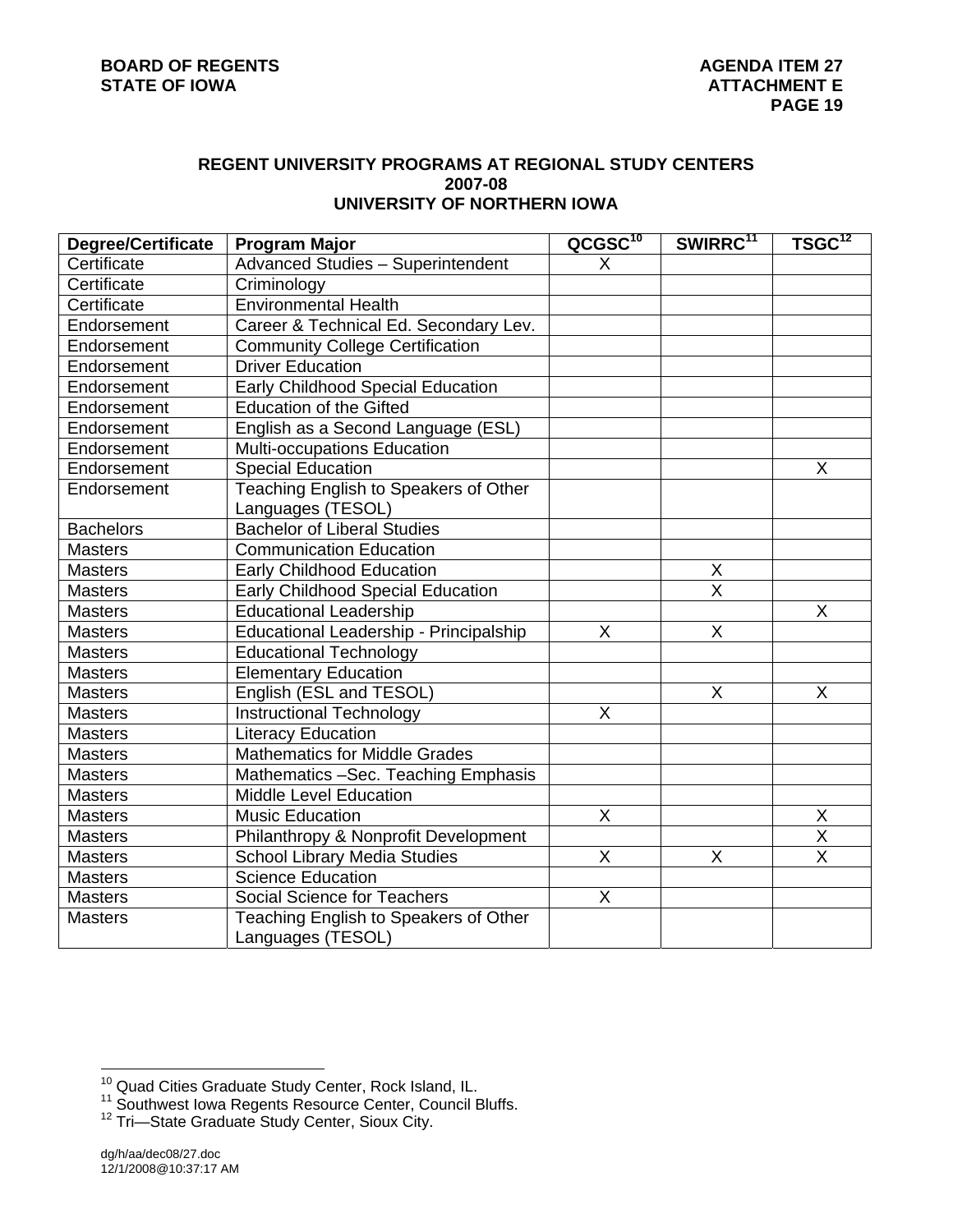# **ACADEMIC CREDIT PROGRAMS 2007-08**

# **UNIVERSITY OF IOWA**

| Degree or<br><b>Certificate</b> | <b>Program Major</b>                   | <b>Delivery Method/Site(s)</b>    | Requires on-<br>campus<br>component |
|---------------------------------|----------------------------------------|-----------------------------------|-------------------------------------|
| <b>MSW</b>                      | Social Work                            | On-site and via Adobe Connect     |                                     |
| <b>MBA</b>                      | <b>Business Administration</b>         | On-site and via                   |                                     |
|                                 |                                        | Polycom/ElluminateLive (Cedar     |                                     |
|                                 |                                        | Rapids, Council Bluffs, Des       |                                     |
|                                 |                                        | Moines, Quad Cities, and Hong     |                                     |
|                                 |                                        | Kong).                            |                                     |
| <b>MSN</b>                      | Nursing                                | Statewide via Web, on-site in Des |                                     |
|                                 |                                        | Moines (Mercy Hospital)           |                                     |
| <b>MLS</b>                      | <b>Library Science</b>                 | Statewide via ICN (no new admits; |                                     |
|                                 |                                        | program closing)                  |                                     |
| МA                              | <b>Educational Administration</b>      | Statewide via Web                 |                                     |
| <b>MSC</b>                      | <b>Computer Science</b>                | Statewide via Web                 |                                     |
| RN to BSN                       | <b>Nursing</b>                         | Statewide via Web                 |                                     |
| <b>BLS</b>                      | <b>Liberal Studies</b>                 | Statewide via Web                 |                                     |
| <b>BAS</b>                      | <b>Applied Studies</b>                 | Statewide via Web                 |                                     |
| Certificate                     | Non-Profit Organization                | Statewide via Web                 |                                     |
| Certificate                     | <b>Public Health</b>                   | Statewide via Web                 |                                     |
| Certificate                     | Entrepreneurship                       | Statewide via Web                 |                                     |
| TAG                             | Talented and Gifted Endorsement-       | On-campus and selected ICN        |                                     |
| Endorsement                     | Belin-Blank International Center for   | sites throughout the state.       |                                     |
|                                 | <b>Talented and Gifted Development</b> |                                   |                                     |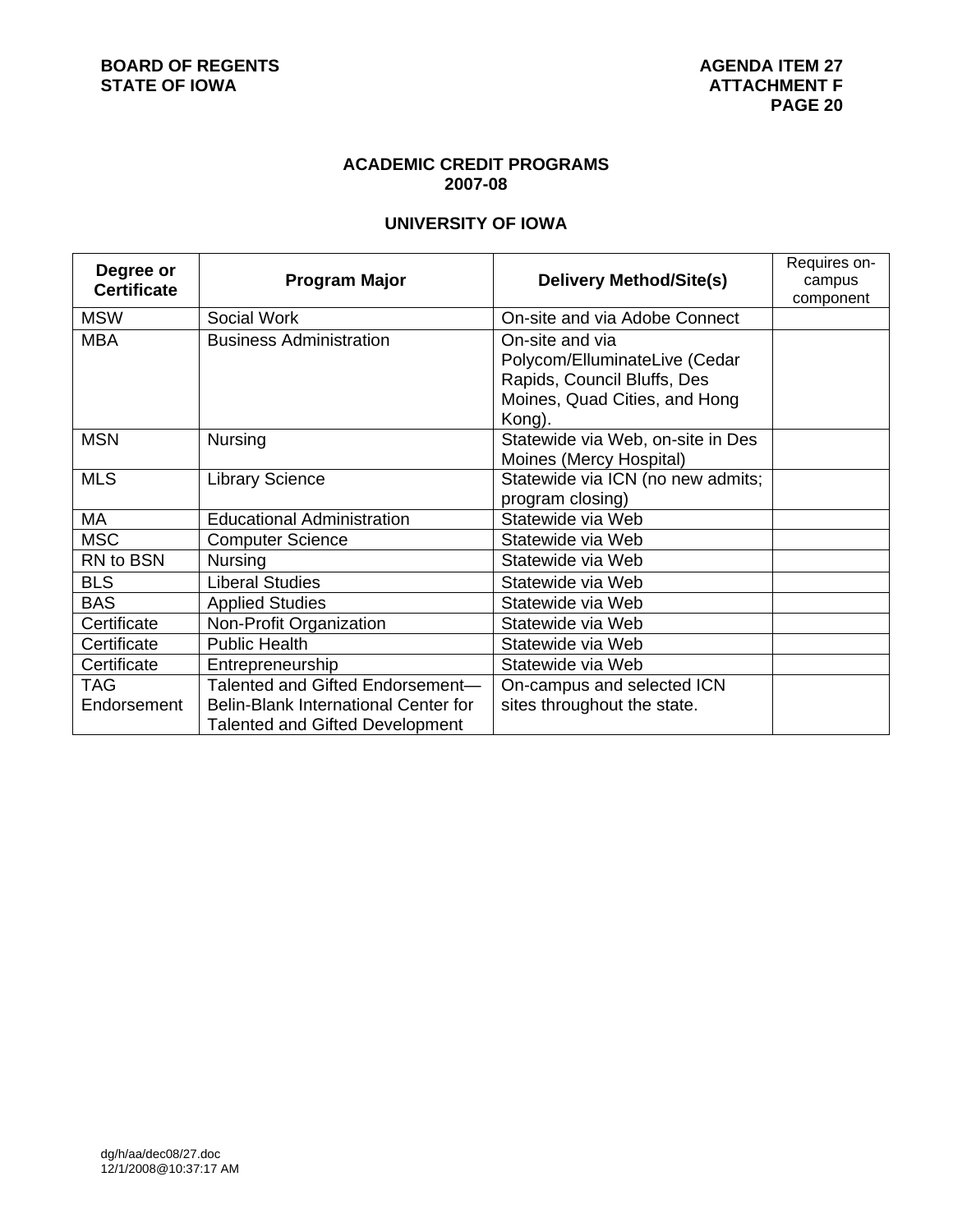### **ACADEMIC CREDIT PROGRAMS 2007-08**

## **IOWA STATE UNIVERSITY**

| Degree or          |                                                        |                                 | Requires     |
|--------------------|--------------------------------------------------------|---------------------------------|--------------|
| <b>Certificate</b> | <b>Program Major</b>                                   | <b>Delivery Method/Site(s)</b>  | on-campus    |
|                    |                                                        |                                 | component    |
| Certificate        | Certificate of Family Financial Planning               | <b>WWW</b>                      |              |
| Certificate        | Gerontology Certificate                                | <b>WWW</b>                      |              |
| Certificate        | Food Safety & Defense                                  | <b>WWW</b>                      |              |
| Masters            | Agriculture                                            | WWW/CD                          |              |
| Masters            | Public Administration                                  | <b>Streaming Media</b>          |              |
| Masters            | <b>Agricultural Education</b>                          | WWW/CD                          |              |
| <b>Masters</b>     | Agronomy                                               | WWW/CD                          |              |
| Masters            | Seed Technology & Business                             | WWW/CD                          |              |
| <b>Masters</b>     | <b>Systems Engineering</b>                             | <b>Streaming Media</b>          |              |
| Masters            | Biorenewable Resources and Technology                  | <b>Streaming Media</b>          |              |
| Masters            | <b>Computer Engineering</b>                            | <b>Streaming Media</b>          |              |
| Masters            | <b>Electrical Engineering</b>                          | <b>Streaming Media</b>          |              |
| Masters            | <b>Mechanical Engineering</b>                          | <b>Streaming Media</b>          |              |
| Masters            | <b>Industrial Engineering</b>                          |                                 |              |
| Masters            | Civil Engineering                                      | <b>Streaming Media</b>          |              |
| Masters            | <b>Information Assurance</b>                           | Streaming Media                 |              |
| Masters            | MFCS Specializations: Family Financial Planning, Food  |                                 |              |
|                    | Science & Human Nutrition, Textiles & Clothing, Food   |                                 |              |
|                    | Service & Lodging Management, Human Development        |                                 |              |
|                    | & Family Studies, Gerontology                          | <b>WWW</b>                      |              |
| Masters            | Interdisciplinary Studies,<br>Community<br>Development |                                 |              |
|                    | specialization                                         | <b>WWW</b>                      |              |
| Masters            | <b>Statistics</b>                                      | WWW/CD                          |              |
| Masters/Ph.D.      | Family & Consumer Science Education<br>(no new         |                                 | X            |
|                    | admissions)                                            | WWW/FF                          |              |
| Ph.D.              | Foodservice and Lodging Management (Child Nutrition    |                                 | $\mathsf{X}$ |
|                    | Program Leadership Academy)                            | WWW/FF                          |              |
| Certificate        | Biorenewable Resources and Technology                  | <b>Streaming Media</b>          |              |
| Certificate        | Power Systems Engineering                              | <b>Streaming Media</b>          |              |
| Certificate        | Public Management                                      | <b>Streaming Media</b>          |              |
| Certificate        | <b>Information Assurance</b>                           | <b>Streaming Media</b>          |              |
| Certificate        | <b>Systems Engineering</b>                             | <b>Streaming Media</b>          |              |
| Certificate        | Human Computer Interaction                             | <b>Streaming Media</b>          |              |
|                    | <b>Available only in Iowa</b>                          |                                 |              |
| <b>Bachelors</b>   | <b>Liberal Studies</b>                                 | On-site (Ankeny) or ICN         |              |
|                    | Dietetics Internship                                   | On-site (various)               |              |
| Masters            |                                                        | On-site (Mason City, Des Moines |              |
|                    | <b>Educational Leadership</b>                          | Atlantic)                       |              |
| Masters            | Specialization in Curriculum and Instructional         |                                 |              |
|                    | Technology                                             | <b>WWW</b>                      |              |
| Masters            | <b>School Mathematics</b>                              | ICN/On-site                     |              |
| Ph.D.              | <b>Educational Leadership</b>                          | On-site (Ames)                  | Χ            |
| Certificate        | <b>Empowerment Skills for Family Workers</b>           | On-site (Various)               |              |
|                    |                                                        |                                 |              |
|                    | <b>Available only in Greater Des Moines</b>            |                                 |              |
|                    | Master of Business Administration                      | On-site (Des Moines)            |              |
| Certificate        | Advanced Studies - Superintendent Certification        | On-site (Ames)                  |              |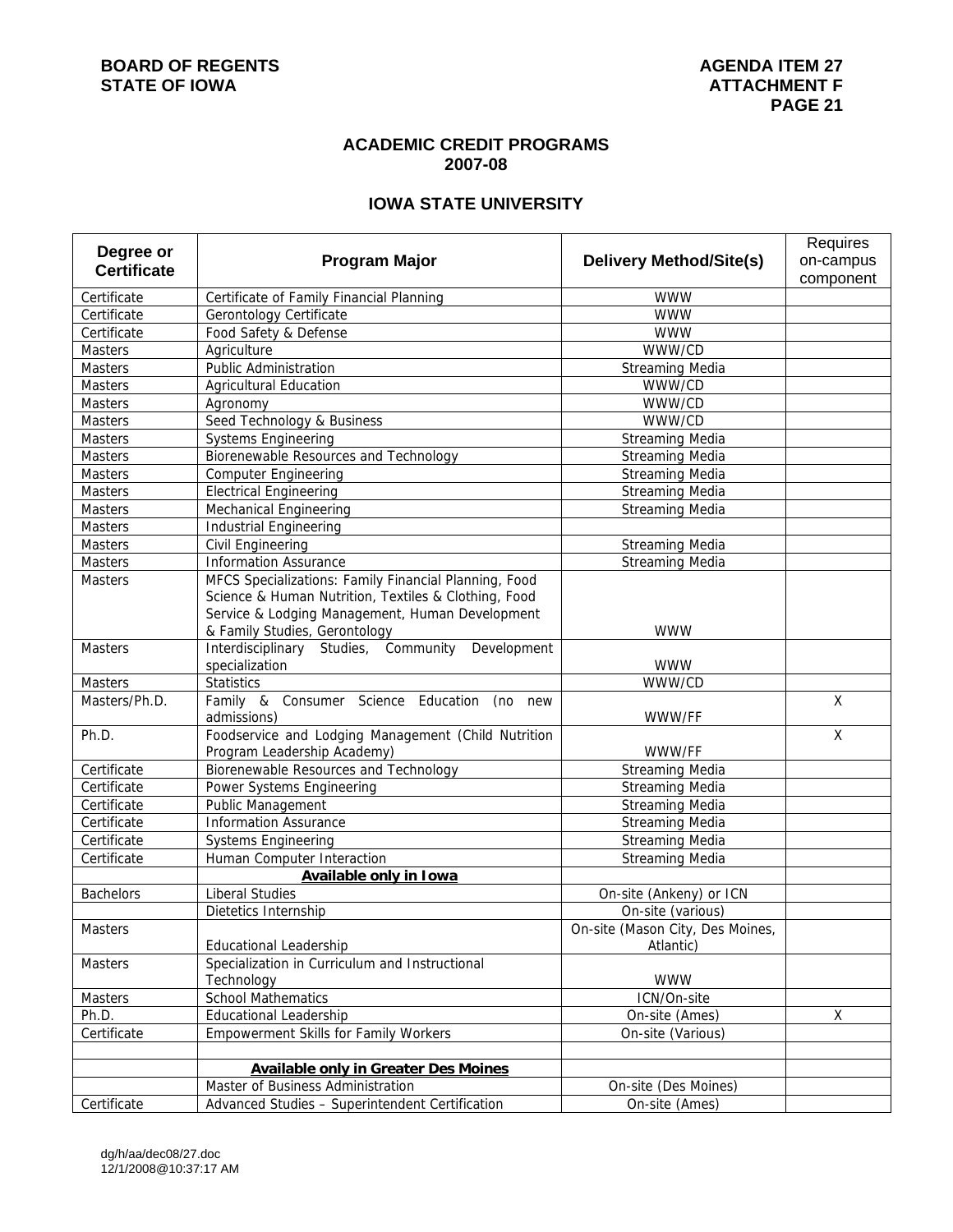### **ACADEMIC CREDIT PROGRAMS 2007-08**

# **UNIVERSITY OF NORTHERN IOWA**

|                    |                                 | Requires on-                                                                                               |           |
|--------------------|---------------------------------|------------------------------------------------------------------------------------------------------------|-----------|
| Degree or          | <b>Program Major</b>            | <b>Delivery Method/Site(s)</b>                                                                             | campus    |
| <b>Certificate</b> |                                 |                                                                                                            | component |
| <b>Masters</b>     | <b>Business Administration</b>  | Hong Kong (on-site)                                                                                        |           |
|                    |                                 | ICN - (Cedar Rapids, Clear Lake, Columbus                                                                  |           |
|                    |                                 | Junction, Council Bluffs, Dubuque, Knoxville,                                                              |           |
| <b>Masters</b>     | Early Childhood Education       | Marshalltown, Wellman, West Des Moines)                                                                    |           |
| <b>Masters</b>     | Educational Leadership -        | ICN - (Belmond, Burlington, Cedar Rapids,                                                                  |           |
|                    | Principalship                   | Council Bluffs, Eldridge, Epworth, Johnston,                                                               |           |
|                    |                                 | Marshalltown, Ottumwa, Van Horne, Webster City,                                                            | X         |
|                    |                                 | West Des Moines, Winthrop                                                                                  |           |
| <b>Masters</b>     | Educational Leadership-         | ICN - (Cedar Rapids, Davenport, Des Moines,                                                                |           |
|                    | Principalship - UEN             | Dubuque)                                                                                                   | X         |
| <b>Masters</b>     | <b>Elementary Education</b>     | ICN - (Cedar Rapids, Dubuque, Nashua, New                                                                  |           |
|                    |                                 | Sharon, West Des Moines)                                                                                   |           |
| <b>Masters</b>     | English - ESL/TESOL             | ICN - (Council Bluffs, Johnston, Marshalltown, Sioux                                                       |           |
|                    |                                 | City)                                                                                                      |           |
| <b>Masters</b>     |                                 | ICN - (Ames, Dubuque, Johnston, Mason City,                                                                |           |
|                    | Instructional Technology        | North English, Norwalk, Packwood)                                                                          | X         |
| <b>Masters</b>     | <b>Literacy Education</b>       | ICN - (Cedar Rapids, Dubuque, Iowa City,                                                                   |           |
|                    |                                 | Monroe, Orange City, Spencer, Tama)                                                                        |           |
| <b>Masters</b>     | Mathematics - Secondary         |                                                                                                            | X         |
|                    | Schools                         | WWW and summers on the UNI campus                                                                          |           |
| <b>Masters</b>     | Mathematics - Middle            |                                                                                                            | X         |
|                    | Schools                         | WWW and summers on the UNI campus                                                                          |           |
| <b>Masters</b>     | <b>Music Education</b>          | ICN - (Cedar Rapids, Centerville, Clinton, Conrad,                                                         |           |
|                    |                                 | Estherville, Fairfield, Johnston, Sibley)                                                                  |           |
| <b>Masters</b>     | Philan. & Nonprofit Devel.      | ICN - (Des Moines, Dubuque, Iowa Falls, Okoboji)                                                           |           |
| <b>Masters</b>     | <b>Physical Education</b>       | On-site (Grundy Center)                                                                                    |           |
| <b>Masters</b>     | <b>Professional Development</b> | On-site (Cedar Rapids, Waterloo)                                                                           |           |
|                    | for Teachers                    |                                                                                                            |           |
| <b>Masters</b>     | School Library Media            | ICN - (Blairsburg, Cedar Rapids, Council Bluffs,<br>Danville, Jackson Junction, Keokuk, Marshalltown, Quad |           |
|                    | <b>Studies</b>                  | Cities, Sioux City, Tiffin, West Des Moines, Winterset)                                                    |           |
| <b>Masters</b>     | <b>Science Education</b>        | ICN - (Bettendorf, Cedar Rapids, Des Moines,                                                               |           |
|                    |                                 | Dubuque, Emmetsburg, Montezuma, Oakland)                                                                   | X         |
| <b>Masters</b>     | Social Science                  | ICN - (Algona, Anamosa, Cedar Rapids, Decorah,                                                             |           |
|                    |                                 | Eldora, LeGrand, Muscatine, Northwood, Urbandale)                                                          |           |
| <b>Masters</b>     | Special Education - Early       | ICN - (Ackley, Corning, Corydon, Harlan,                                                                   |           |
|                    | Childhood                       | Maquoketa, Milford)                                                                                        | X         |
|                    |                                 | ICN - (Blairsburg, Cedar Rapids, Clear Lake,                                                               |           |
|                    | Advanced Studies in the         | Donnellson, Dubuque, Elgin, Emmetsburg, Keota, Letts,                                                      |           |
| Certificate        | Superintendency                 | Marcus, Muscatine, Runnells, Stanwood, Winthrop)                                                           |           |
| Certificate        | <b>Environmental Health</b>     | <b>WWW</b>                                                                                                 |           |
|                    |                                 | On-site and ICN - (Ankeny, Boone, Carroll,                                                                 |           |
|                    |                                 | Clinton, Davenport, Dubuque, Keokuk, Mason City,                                                           |           |
| <b>Bachelors</b>   | <b>Elementary Education</b>     | Sioux City)                                                                                                |           |
| <b>Bachelors</b>   | <b>Technology Management</b>    | On-site and ICN - (Boone, Carroll)                                                                         |           |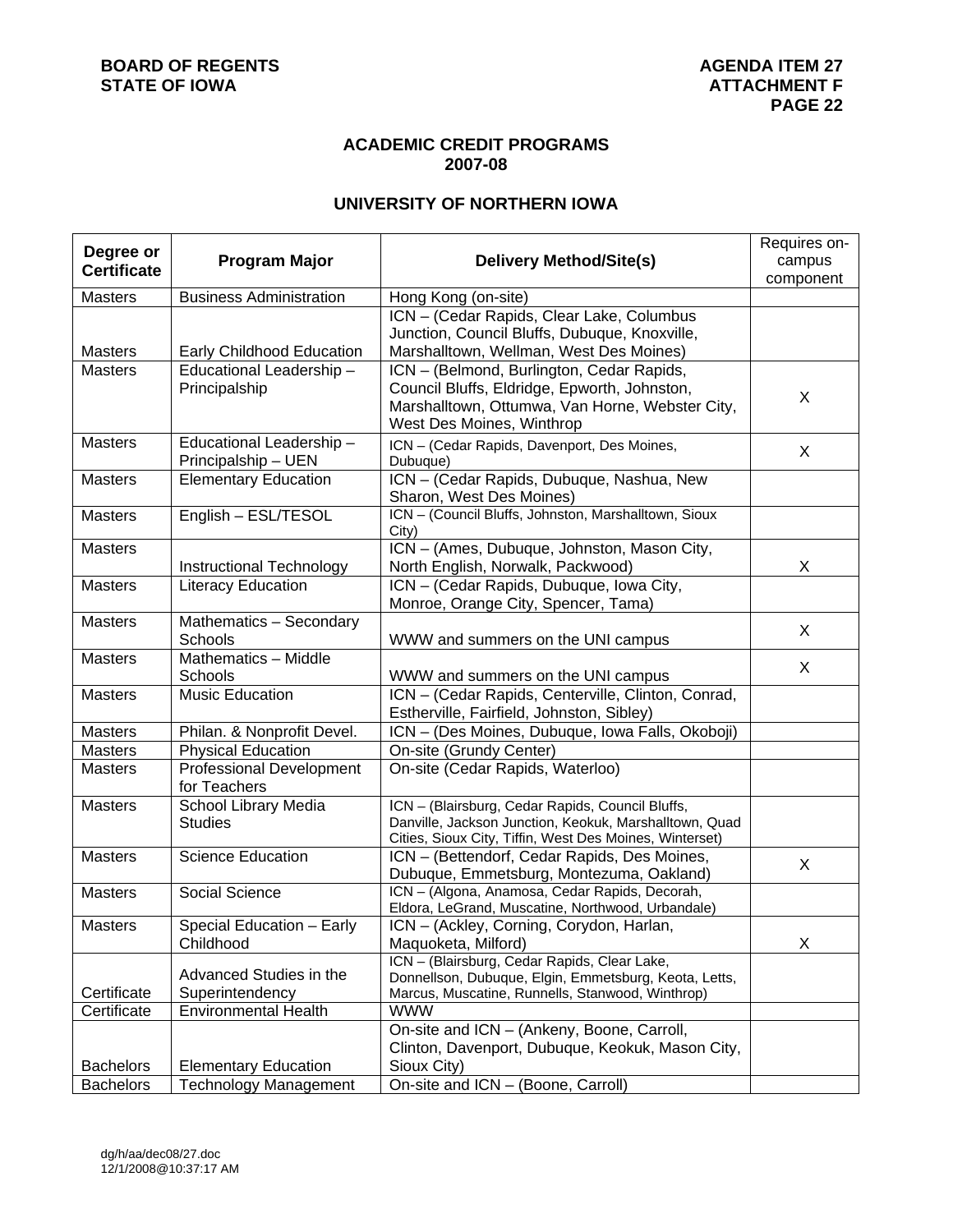# **CREDIT COURSE REGISTRATIONS AND ENROLLMENTS USING THE IOWA COMMUNICATIONS NETWORK (ICN) 1999-2000 – 2007-2008**

|              | 99-00          |                 | $00 - 01$ |       | $01 - 02$ |      | 02-03  |       | 03-04  |      | 04-05 |       | 05-06           |      | 06-07 |       | 07-08 |       |
|--------------|----------------|-----------------|-----------|-------|-----------|------|--------|-------|--------|------|-------|-------|-----------------|------|-------|-------|-------|-------|
|              | $\mathbf{C}^1$ | F <sub>2</sub>  | ⌒<br>ີ    | ∽     | ◠<br>ັ    | -    | ~<br>v |       | ~<br>ັ | -    | ັ     | -     |                 | -    |       |       | ~     |       |
| <b>SUI</b>   | 53             | 126<br><u>.</u> | 56        | 2,228 | 48        | ,988 | 28     | 795   | 29     | 963  | 26    | 766   | 13 <sub>1</sub> | 126  | O     | 76    |       | 93    |
| <b>ISU</b>   | 78             | 109             | 85        | 877   | 67        | 722  | 32     | 41'   | 23     | 276  | 19    | 195   | 13 <sup>°</sup> | 115  | ี     | 50    | д     | 52    |
| UNI          | 72             | .268            | 101       | .484  | 106       | ,63' | 21     | 686   | 131    | 768  | 18    | ,606  | 128             | 719  | 33    | ,936  | 130   | 2,070 |
| <b>TOTAL</b> | 203<br>∠∪ບ     | 4,503           | 242       | ,589  | 221       | .341 | 81     | 3,892 | 183    | ,007 | 163   | 2,567 | 154             | ,960 | 47    | 2,062 | 139   | 2,215 |

 $^1C$  = number of courses.

 $E =$  number of enrollments.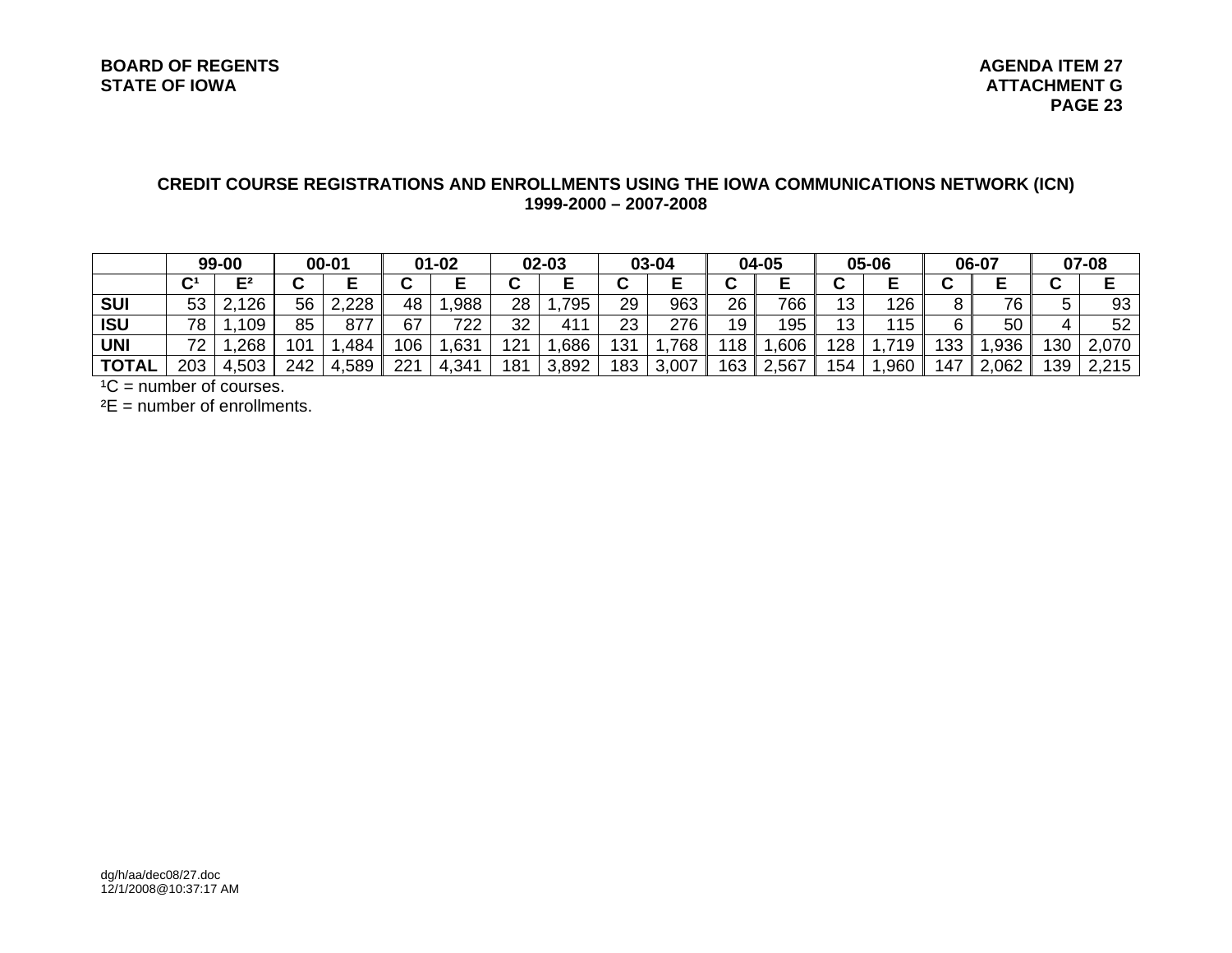### **STUDY OF DISTANCE EDUCATION AT THE REGENT UNIVERSITIES DISTANCE EDUCATION FACTORS NOVEMBER 2005**

- $\Leftrightarrow$  Methods to identify needs for distance education offerings. Each Regent university has a system of ongoing data collection regarding distance education needs and using the results to inform decisions about off-campus program offerings. Educational needs may be identified by any of the following at the Regent universities:
	- 5 Student and employer market demand, including formal general market studies; informal general market studies; competitor market analyses; industry information; analyses of enrollment data and trends; and formal target market studies.
	- 5 Assessments of educational needs, including academic research; professional and industry associations; and industry assessments.
	- $\boxtimes$  Assessments of economic/workforce development requirements, including demographic data; studies (e.g., Battelle report); and industry groups.
	- $\boxtimes$  Academic and institutional needs.
	- $\boxtimes$  Information provided by advisory committees to the professional colleges.
	- $\boxtimes$  Identification of needs through active liaisons with licensure boards.
- $\diamondsuit$  Selection of technology/delivery modes for program offerings. A number of factors are considered in assessing distance education delivery technology, including the following:
	- $\boxtimes$  Student access. The institution selects the media that will provide students the best access to the distance education content; it considers geographic proximity and students' technological resources and skills.
	- $\boxtimes$  Pedagogical requirements. The institution determines the best match between the content to be delivered, the teaching and learning experiences, and the devices that will best communicate the content.
	- $\boxtimes$  Market requirements. The institution considers the expectations of students for quality, cost, convenience, interaction, and other competitive factors.
	- $\boxtimes$  Institutional capacity. The institution considers the availability of the knowledge, technical resources, and skills of the academic unit, the instructor, and the content developer.
	- $\boxtimes$  Cost/value. The institution considers the value to the course or program of more expensive modes of delivery and the budget constraints of the course to use a particular technology.
	- $\boxtimes$  Technology characteristics. The institution considers capacity for asynchronous/synchronous delivery, allocation of capital cost, remote site cost, production cost, per-unit delivery unit, support cost, video quality, audio quality, presentation quality (digital materials), interactivity, reach, convenience, and use limitations.